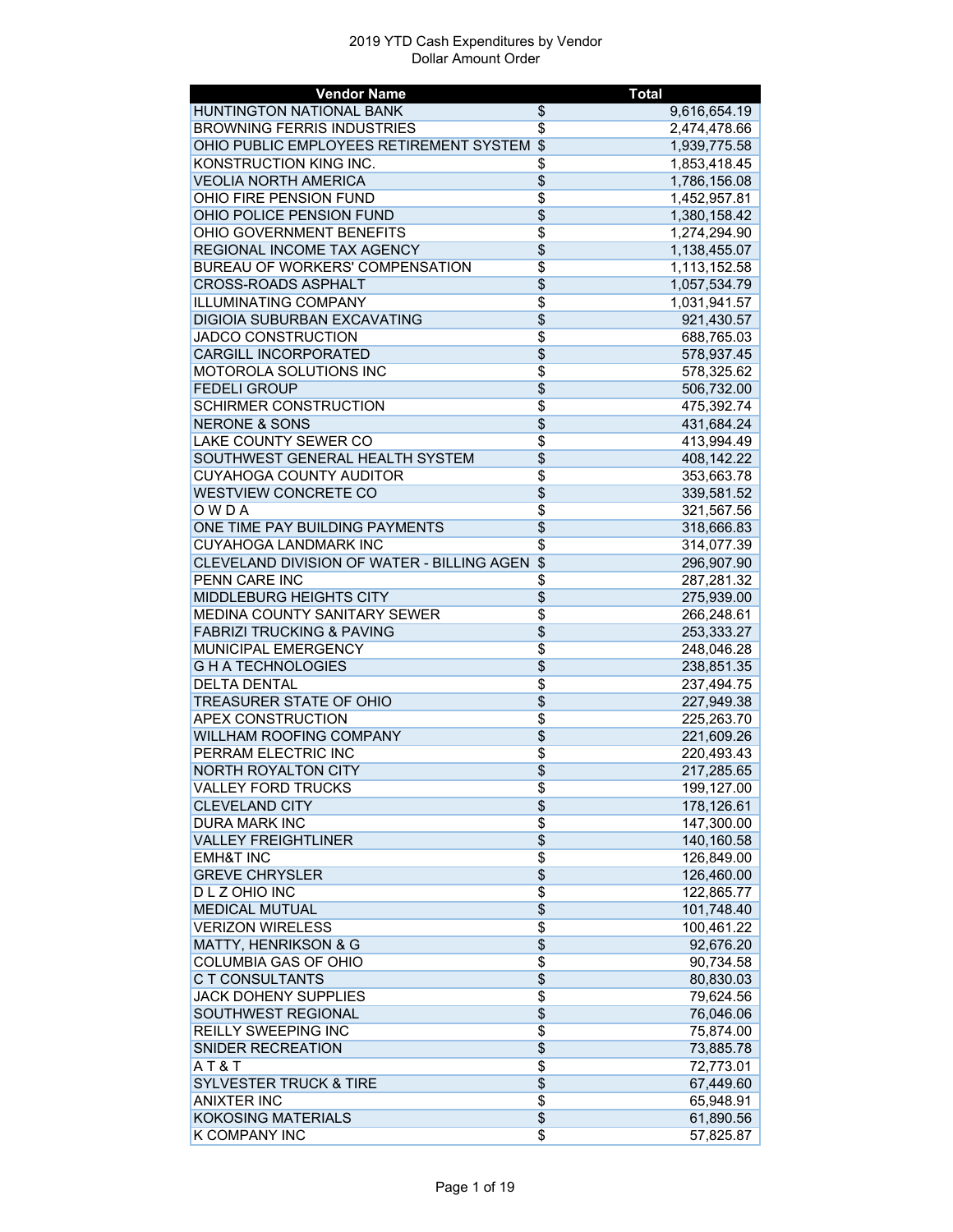| RELMEC MECHANICAL LL               | \$                       | 56,095.78 |
|------------------------------------|--------------------------|-----------|
| PETROLEUM TRADERS CO               | \$                       | 51,941.34 |
| T A C COMPUTER INC.                | \$                       | 51,890.76 |
| SPOONER CONSTRUCTION               | \$                       | 49,975.00 |
| <b>RUSH TRUCK CENTERS</b>          | \$                       | 49,817.04 |
| SCHILL GROUNDS MANAGEMENT          | $\overline{\$}$          | 49,726.48 |
| <b>FREMONT AUTO PARTS</b>          | \$                       | 49,528.91 |
| <b>GIBSON MACHINERY</b>            | \$                       | 49,347.54 |
| <b>MARTIN CONCRETE</b>             | \$                       | 49,250.00 |
| RON'S QUALITY CONSTRUCTION         | \$                       | 49,150.00 |
| <b>GRAVES LUMBER CO</b>            | $\overline{\$}$          | 49,138.81 |
| FALLSWAY EQUIPMENT COMPANY         | \$                       | 49,102.82 |
| <b>MARKS CONSTRUCTION</b>          | \$                       | 49,000.00 |
| ADVANCED TURF SOLUTIONS            | $\overline{\$}$          | 48,144.96 |
| <b>GORDON FOOD SERVICE</b>         | \$                       | 47,556.34 |
| <b>ADLER TEAM SPORTS</b>           | \$                       | 47,368.33 |
| <b>DELL MARKETING LP</b>           | \$                       | 47,336.65 |
| <b>ADDO SOLUTIONS</b>              | \$                       | 47,000.00 |
| <b>NAPA OHIO INC</b>               | \$                       | 46,154.15 |
| SCHEMRICH BROS BUILDING MATERIALS  | $\overline{\$}$          | 46,125.78 |
| <b>AMERICAN FIREWORKS</b>          | \$                       | 45,800.00 |
| <b>FANTASEE LIGHTING</b>           | \$                       | 45,650.00 |
| <b>CHARTER ONE</b>                 | \$                       | 45,396.51 |
| <b>TEAMSTERS UNION</b>             |                          |           |
| <b>EUTHENICS INC</b>               | \$                       | 44,186.00 |
|                                    | $\overline{\$}$          | 43,420.00 |
| TACTICAL PLANNING LLC              | \$                       | 42,000.00 |
| <b>KRZESINSKI ROBERT</b>           | \$                       | 42,000.00 |
| <b>LIBERTY AUTO GROUP LLC</b>      | $\overline{\$}$          | 41,892.85 |
| <b>CINTAS CORPORATION</b>          | \$                       | 40,562.07 |
| COLABIANCHI CONSTRUCTION           | $\overline{\$}$          | 40,530.00 |
| <b>AXON ENTERPRISES</b>            | \$                       | 40,000.00 |
| AMERICAN FINANCIAL                 | \$                       | 38,848.07 |
| <b>MEEDER PUBLIC FUNDS</b>         | \$                       | 38,210.20 |
| SPERBER GARY R                     | \$                       | 38,000.00 |
| <b>GREAT LAKES PETROLEUM</b>       | \$                       | 37,995.08 |
| BREWER-GARRETT CO                  | $\overline{\$}$          | 37,698.87 |
| <b>ARBITER PAY</b>                 | $\overline{\$}$          | 37,162.05 |
| <b>EMS MANAGEMENT</b>              | \$                       | 37,061.15 |
| <b>POST THE</b>                    | $\overline{\$}$          | 36,737.93 |
| E & L HEATING & AIR CONDITIONING   | \$                       | 36,654.15 |
| <b>ABEL TRUCK &amp; AUTOMOTIVE</b> | \$                       | 36,081.94 |
| <b>TYLER TECHNOLOGIES</b>          | \$                       | 36,042.50 |
| <b>HOWELL RESCUE SYSTEM</b>        | $\overline{\$}$          | 35,830.75 |
| SHORTAGE CONTROL INC               | \$                       | 35,379.19 |
| CAMERON-ALLIE DEVELOPMENT          | $\overline{\$}$          | 35,167.62 |
| A B C EQUIPMENT RENTAL             | $\overline{\$}$          | 34,993.03 |
| <b>FABRIZI RECYCLING INC</b>       | \$                       | 34,379.82 |
| E J USA INC                        | $\overline{\$}$          | 34,332.35 |
| <b>CONSTRUCTION RESOURCE</b>       | \$                       | 33,780.00 |
| ZASHIN & RICH CO LPA               | \$                       | 33,624.97 |
| <b>KEK SUPPLY INC</b>              | \$                       | 33,194.72 |
| TRUCK SERVICE INCORPORATED         | $\overline{\$}$          | 33,108.17 |
| R S JENNY CONSTRUCTION             | $\overline{\$}$          | 32,915.00 |
| <b>ZUPKA JAMES G</b>               | $\overline{\$}$          | 32,840.00 |
| <b>BISSNUSS INC</b>                | \$                       | 32,737.16 |
| <b>CONSTELLATION NEW</b>           | \$                       | 32,692.19 |
| SUNBELT RENTALS                    | \$                       | 32,266.36 |
| <b>KENNEDY TECHNOLOGY LLC</b>      | \$                       | 32,036.68 |
| JANI - KING OF CLEVELAND           | $\overline{\$}$          | 31,980.00 |
| <b>FINLEY FIRE EQUIPMENT</b>       | \$                       | 31,965.73 |
| <b>GIANT MAINTENANCE</b>           | $\overline{\mathcal{L}}$ | 30,788.00 |
|                                    |                          |           |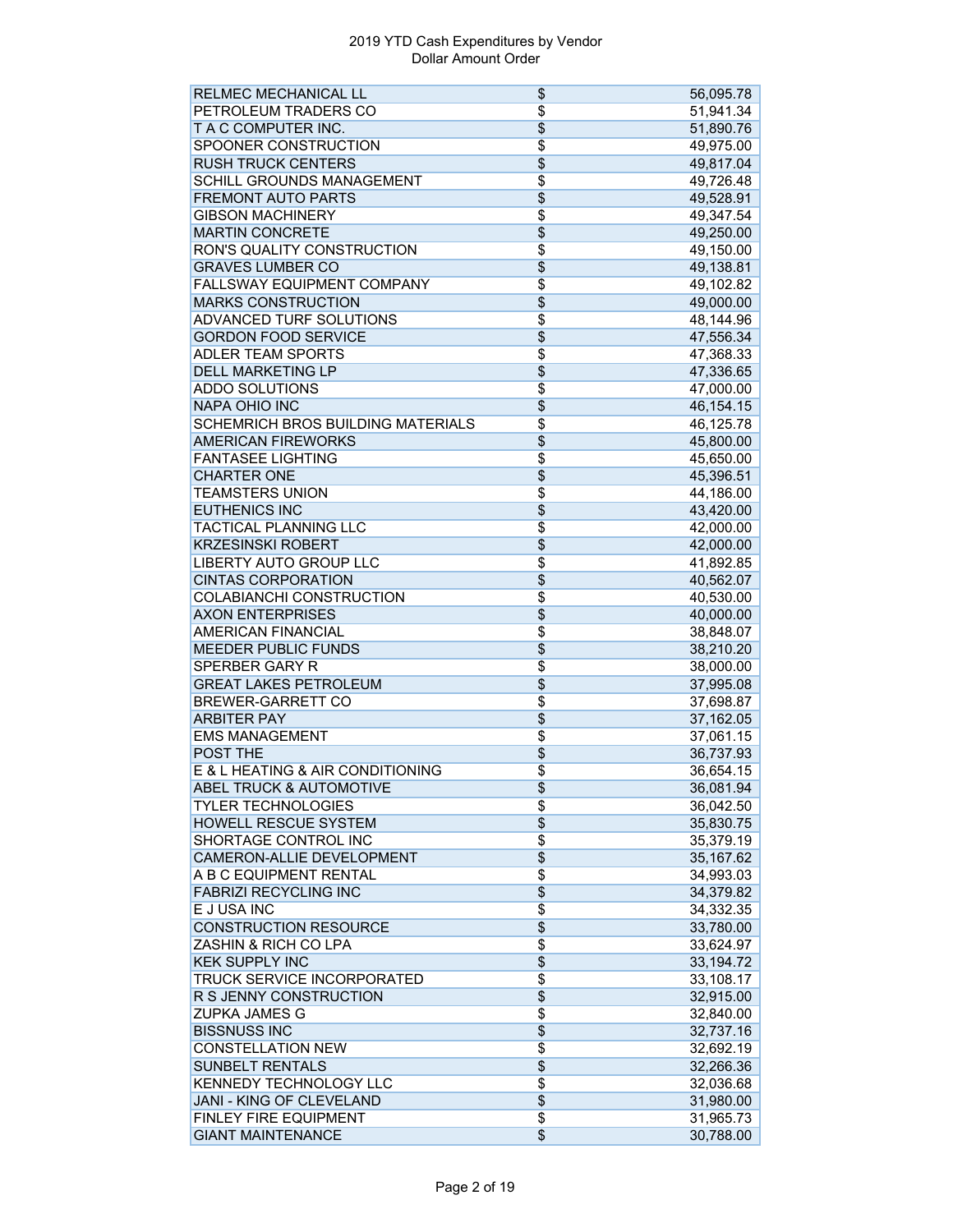| LOWE'S                             | \$              | 30,569.54 |
|------------------------------------|-----------------|-----------|
| <b>BRUNSWICK AUTO MART</b>         | \$              | 30,568.07 |
| <b>NIDA DEAN</b>                   | \$              | 30,499.88 |
| ADVANCE OHIO MEDIA LLC             | $\overline{\$}$ | 30,235.24 |
| EVOQUA WATER TECHNOLOGY            | \$              | 29,959.00 |
| <b>STAPLES ADVANTAGE</b>           | \$              | 29,923.45 |
| ONE TIME PAY REC & SENIOR CENTER   | \$              | 29,471.39 |
| C D W GOVERNMENT                   | \$              | 29,148.15 |
| <b>GENTILE RICHARD ELECTRIC</b>    | $\overline{\$}$ | 28,772.00 |
| 880 CONSTRUCTION COMPANY           | $\overline{\$}$ | 28,530.00 |
| <b>KIMBALL - MIDWEST</b>           | $\overline{\$}$ | 28,481.21 |
| W W WILLIAMS COMPANY               | \$              | 28,430.40 |
| <b>LAMPION COMPANIES LLC</b>       | \$              |           |
| FRATERNAL ORDER OF POLICE          | $\overline{\$}$ | 28,395.00 |
| PHOENIX DISTRIBUTORS               | $\overline{\$}$ | 28,339.08 |
|                                    |                 | 28,320.00 |
| <b>CORE &amp; MAIN LP</b>          | \$              | 28,200.06 |
| <b>LANDMARK LAWN &amp; GARDEN</b>  | $\overline{\$}$ | 27,796.17 |
| NORTHEAST LUBRICANTS               | \$              | 27,504.10 |
| <b>HELMS ELECTRIC INC</b>          | \$              | 27,491.08 |
| MCCARTHY, LEBIT, CRYSTAL           | $\overline{\$}$ | 27,409.90 |
| <b>LIBERTY FORD</b>                | \$              | 27,404.62 |
| <b>MM TACTICAL GEAR</b>            | $\overline{\$}$ | 27,383.09 |
| O P AQUATICS                       | $\overline{\$}$ | 26,483.01 |
| DAVEY TREE EXPERT COMPANY          | $\overline{\$}$ | 26,215.00 |
| <b>VANCE'S LAW ENFORCEMENT</b>     | \$              | 26,037.39 |
| <b>SUGASKI JEFF</b>                | \$              | 26,000.00 |
| SHUTTLER'S UNIFORM,                | \$              | 25,252.48 |
| <b>INDY EQUIPMENT &amp; SUPPLY</b> | $\overline{\$}$ | 25,246.99 |
| STRONGSVILLE EXCAVATING            | $\overline{\$}$ | 25,160.00 |
| <b>HARVEY ABENS IOSUE</b>          | $\overline{\$}$ | 25,025.00 |
| <b>ZENONE LAND &amp; WATER</b>     | $\overline{\$}$ | 24,856.00 |
| <b>GREAT LAKES CONSTRUCTION</b>    | $\overline{\$}$ | 24,850.00 |
| <b>TRANSYLVANIA MOVERS</b>         | \$              | 24,636.00 |
| T M CONCRETE CONSTRUCTION          | \$              | 24,350.00 |
| <b>WINTECH LLC</b>                 | \$              | 24,349.80 |
| <b>BIALOSKY CLEVELAND</b>          | $\overline{\$}$ | 23,736.18 |
| STONEWALL UNIFORM                  | $\overline{\$}$ | 23,553.00 |
| ACE A DIVISION OF ME               | $\overline{\$}$ | 23,530.21 |
| <b>VIP ELECTRIC COMPANY</b>        | \$              | 23,153.00 |
| <b>B &amp; C COMMUNICATIONS</b>    | \$              | 23,141.50 |
|                                    |                 |           |
| TECHNOGYM USA                      | \$              | 23,047.76 |
| <b>AMAZON.COM LLC</b>              | \$              | 22,807.85 |
| C C C COFFEE SERVICE               | \$              | 22,343.93 |
| <b>SCHAEFER PLUMBING</b>           | \$              | 22,205.41 |
| LEFF ELECTRIC COMPAN               | \$              | 21,557.12 |
| <b>BUCKEYE CLEANING CEN</b>        | \$              | 21,224.63 |
| PROFESSIONAL ROOFING               | $\overline{\$}$ | 21,110.00 |
| <b>SOUND COM SYSTEMS</b>           | \$              | 20,995.43 |
| A & A HYDRAULIC REPA               | \$              | 20,958.15 |
| <b>C &amp; K INDUSTRIAL</b>        | \$              | 20,852.67 |
| PANDA PROMOTIONS                   | \$              | 20,799.68 |
| <b>MICRO CENTER</b>                | \$              | 20,758.45 |
| <b>NORTH ROYALTON POWER</b>        | \$              | 20,719.75 |
| <b>RUSTY OAK NURSERY LT</b>        | $\overline{\$}$ | 20,703.00 |
| UNITED WAY SERVICES                | \$              | 20,628.22 |
| <b>ENGINEERING ASSOCIAT</b>        | \$              | 20,350.00 |
| SOUTHWEST COUNCIL OF               | \$              | 20,000.00 |
| SOUTHEASTERN EQUIP                 | $\overline{\$}$ | 19,568.68 |
| A B C DOOR & HARDWAR               | $\overline{\$}$ | 19,440.52 |
| <b>MADDEN BROS INC</b>             | \$              | 19,435.00 |
| CATERPILLAR FINANCIA               | \$              | 19,377.12 |
|                                    |                 |           |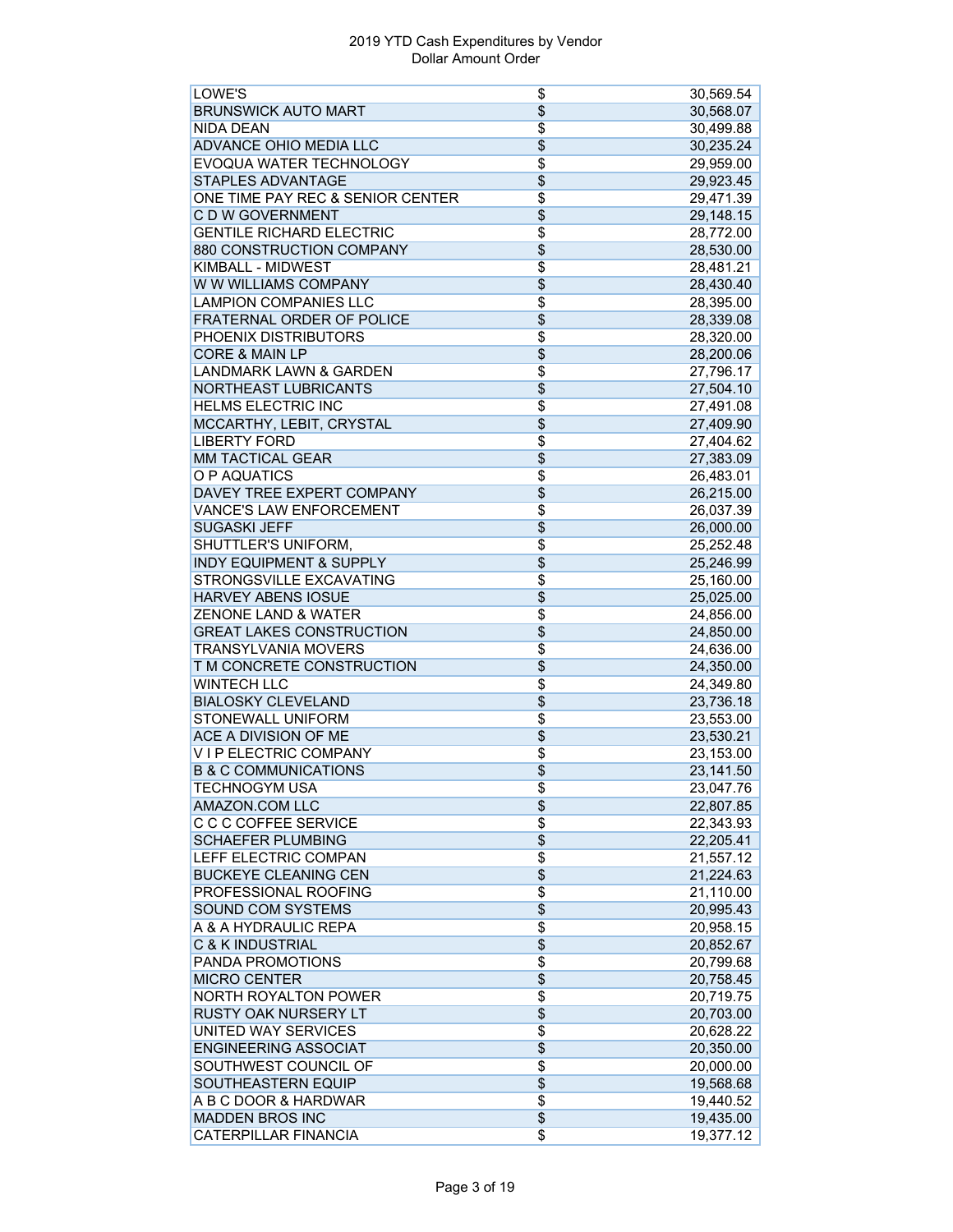| <b>CLEVELAND TRAILER SA</b>     | \$              | 19,257.00 |
|---------------------------------|-----------------|-----------|
| <b>M TECH COMPANY</b>           | \$              | 19,133.95 |
| <b>JKL TOURS LLC</b>            | \$              | 19,043.00 |
| <b>HOBART SERVICE</b>           | $\overline{\$}$ | 18,858.11 |
| <b>SIXMO INC</b>                | \$              | 18,658.75 |
| <b>INTERSTATE BATTERY O</b>     | $\overline{\$}$ | 18,196.80 |
| <b>GRAINGER INC</b>             | \$              | 17,991.11 |
| <b>GREENLEAF GROUP</b>          | $\overline{\$}$ | 17,884.00 |
| <b>AZTEC STEEL</b>              | $\overline{\$}$ | 17,797.42 |
| SIPKA JULIE K                   | \$              | 17,640.00 |
| PAVEMENT TECHNOLOGY             | $\overline{\$}$ | 17,625.36 |
| <b>LIBERTY EQUIPMENT &amp;</b>  | \$              | 17,434.29 |
| 925 OFFICE OUTFITTER            | $\overline{\$}$ | 17,336.00 |
| <b>STRYKER EMS EQUIPMEN</b>     | $\overline{\$}$ | 17,195.20 |
| <b>SANSON COMPANY</b>           | \$              | 17,005.24 |
| FIRST CHOICE TREE WO            | \$              | 16,855.00 |
| <b>MYGOV LLC</b>                | $\overline{\$}$ | 16,560.00 |
| <b>CLEVELAND CAVALIERS</b>      | \$              | 16,545.00 |
| <b>ALPHAGRAPHICS</b>            | \$              | 16,500.05 |
| <b>SQUIRE PATTON BOGGS</b>      | $\overline{\$}$ | 16,500.00 |
| <b>LAGORGA CHRIS</b>            | $\overline{\$}$ | 16,487.00 |
| DISCOUNT DRAINAGE SU            | \$              | 16,406.55 |
| <b>DRIVETEAM TRAINING C</b>     | $\overline{\$}$ | 16,225.00 |
|                                 |                 |           |
| CRAWFORD, MURPHY & T            | \$              | 15,967.00 |
| <b>REO SALES</b>                | $\overline{\$}$ | 15,669.19 |
| P M GRAPHICS                    | \$              | 15,593.17 |
| <b>AC ZAK DISTRIBUTORS</b>      | $\overline{\$}$ | 15,566.74 |
| <b>HOME DEPOT</b>               | $\overline{\$}$ | 15,546.24 |
| PITNEY BOWES PURCHAS            | $\overline{\$}$ | 14,985.71 |
| <b>MPH INDUSTRIES INC</b>       | \$              | 14,940.00 |
| <b>LEXIPOL LLC</b>              | \$              | 14,844.00 |
| <b>CONCORD ROAD EQUIPME</b>     | \$              | 14,796.73 |
| <b>INTERSTATE SAFETY &amp;</b>  | \$              | 14,629.00 |
| MACK INDUSTRIES INC             | \$              | 14,589.00 |
| <b>BLUE RIBBON MEATS</b>        | \$              | 14,505.21 |
| <b>PATH MASTER INC</b>          | $\overline{\$}$ | 14,392.00 |
| <b>EXCELL ALISE</b>             | $\overline{\$}$ | 14,205.00 |
| MORTONS LANDSCAPE DE            | \$              | 14,000.00 |
| <b>RECORDS IMAGING SERV</b>     | \$              | 13,908.47 |
| SOMMERS MOBILE LEASI            | \$              | 13,823.04 |
| <b>VERMEER SALES &amp; SERV</b> | \$              | 13,788.26 |
| NATIONAL OFFICE SERV            | \$              | 13,174.66 |
| <b>BAKER VEHICLE SYSTEM</b>     | \$              | 13,050.75 |
| W B MASON CO INC                | \$              | 12,780.08 |
| <b>CENTRAL FARM &amp; GARDE</b> | \$              | 12,593.70 |
| <b>COMPENSATION ANALYSI</b>     | \$              | 12,500.00 |
| <b>OHIO CAT</b>                 | \$              | 12,477.15 |
| <b>NORTHERN HASEROT</b>         | $\overline{\$}$ | 12,448.47 |
| <b>CHAPTER 13 TRUSTEE</b>       | \$              | 12,324.00 |
| MARIA GARDENS, INC              | \$              | 12,197.71 |
| MAS FINANCIAL ADVISO            | \$              | 12,000.00 |
| <b>CHUCK'S CUSTOM LLC</b>       | $\overline{\$}$ | 11,900.03 |
| <b>BOUND TREE MEDICAL L</b>     | \$              | 11,898.80 |
| <b>MURPHY TRACTOR &amp; EQU</b> | \$              | 11,786.17 |
| A B C FIRE INC                  | \$              | 11,693.30 |
| 83 CONSTRUCTION LLC             | \$              | 11,650.00 |
| <b>WALKER PROCESS EQUIP</b>     | \$              | 11,601.00 |
| <b>TRAVELERS</b>                | \$              | 11,486.29 |
| <b>POSTMASTER</b>               | $\overline{\$}$ | 11,398.26 |
| H Z W ENVIRONMENTAL             | \$              | 11,326.30 |
| T M S ENGINEERS INC             | $\overline{\$}$ | 11,184.02 |
|                                 |                 |           |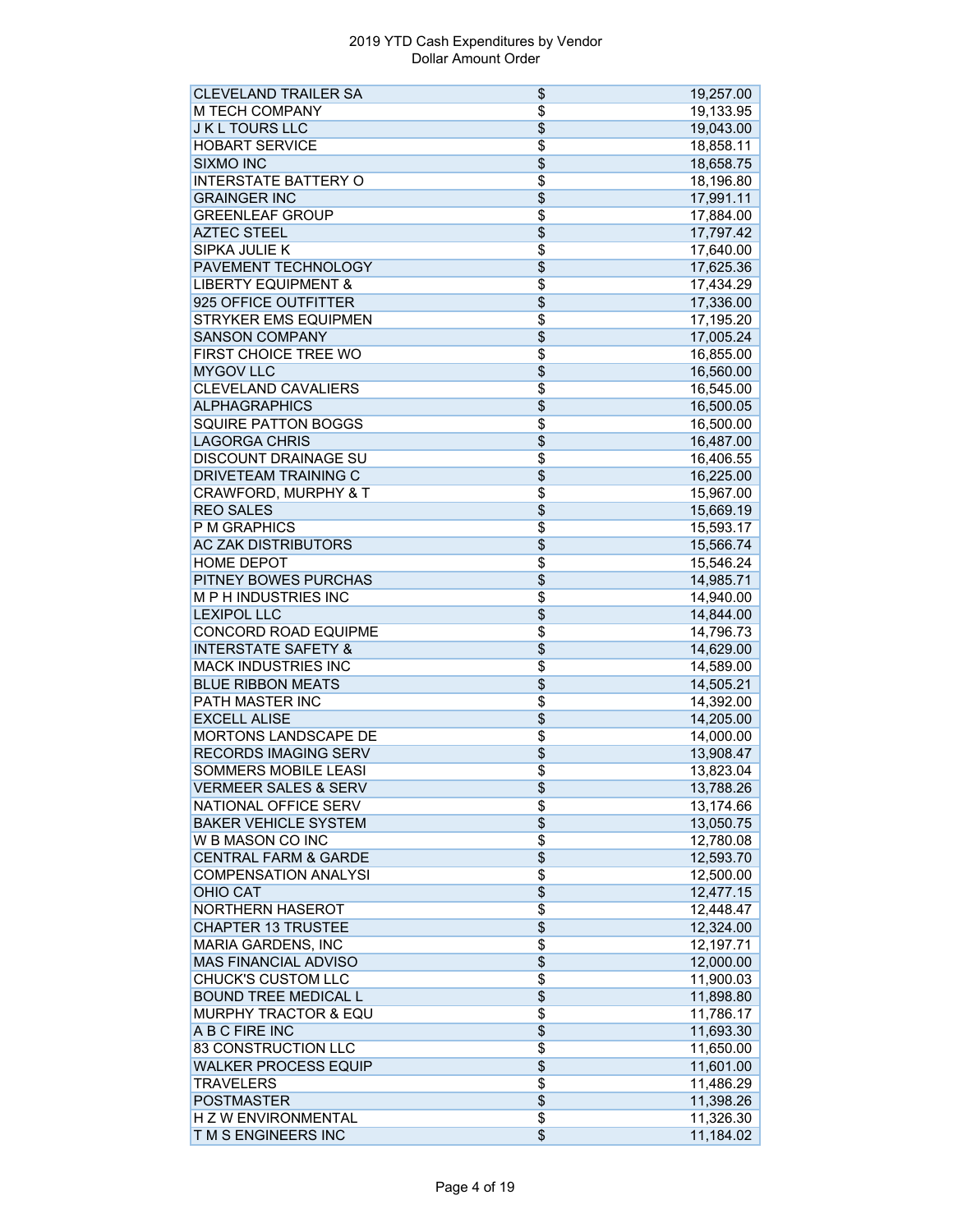| <b>ALTERNATIVE HEALTH S</b>     | \$              | 10,905.00            |
|---------------------------------|-----------------|----------------------|
| <b>BEST BUY BUSINESS AD</b>     | \$              | 10,858.20            |
| <b>PRAXAIR DISTRIBUTION</b>     | \$              | 10,842.00            |
| <b>WALD &amp; FISHER INC MG</b> | $\overline{\$}$ | 10,825.50            |
| GPSTRACKIT.COM                  | \$              | 10,819.49            |
| <b>WEST PAYMENT CENTER</b>      | $\overline{\$}$ | 10,764.66            |
| <b>BRUNSWICK AUTO &amp; TRU</b> | $\overline{\$}$ | 10,593.27            |
| <b>OHIO EDISON</b>              | \$              | 10,571.56            |
| COMPMANAGEMENT                  | \$              | 10,570.00            |
| <b>GANIM CONSTRUCTION C</b>     | \$              | 10,500.00            |
| <b>CLEVELAND INDIANS</b>        | \$              | 10,319.00            |
| <b>JOSHEN PAPER AND PAC</b>     | \$              | 10,162.57            |
| <b>BOVE JOSEPH JAMES</b>        | \$              | 9,975.00             |
| NATURES OWN SOURCE L            | \$              | 9,962.49             |
| <b>WOW! BUSINESS</b>            | \$              | 9,919.48             |
| <b>CLEVELAND CLINIC FOU</b>     | $\overline{\$}$ | 9,822.00             |
| E & E FARMS INC                 | $\overline{\$}$ | 9,820.00             |
| <b>CLIFF MURPHY FLAGS</b>       | \$              | 9,786.57             |
| <b>FIBAR SYSTEMS</b>            | \$              | 9,774.00             |
| <b>CAR PARTS WAREHOUSE</b>      | \$              | 9,738.33             |
| <b>LEPD FIREARMS &amp; RANG</b> | \$              | 9,738.20             |
| <b>APPLIED CONCEPTS</b>         | \$              |                      |
|                                 |                 | 9,656.50             |
| <b>EMERGENCY REPORTING</b>      | \$              | 9,643.42             |
| <b>NORTHCOAST VALVE &amp; G</b> | $\overline{\$}$ | 9,615.00             |
| <b>MACK'S INC</b>               | \$              | 9,602.37             |
| <b>GLOBAL SOFTBALL LEAG</b>     | \$              | 9,525.00             |
| <b>GUIDE STUDIO</b>             | \$              | 9,500.00             |
| Y S S INC.                      | \$              | 9,493.00             |
| <b>MIKE BASS FORD INC</b>       | \$              | 9,441.84             |
| <b>KLYN NURSERIES INC</b>       | \$              | 9,277.00             |
| <b>CHEMSAFE INTERNATION</b>     | $\overline{\$}$ | 9,273.58             |
| <b>GREAT DAY TOURS</b>          | \$              | 9,187.00             |
| W J BOLT & NUT SALES            | \$              | 9,166.30             |
| NOVESKE RIFLEWORKS L            | \$              | 9,143.00             |
| RUSSELL FLOORING CO.            | \$              | 9,133.16             |
| <b>WEBER JOSEPH L.</b>          | \$              | 9,100.00             |
| <b>SOUTH SHORE CABLE</b>        | \$              | 9,044.00             |
| <b>TRUCK VAULT</b>              | \$              | 9,041.42             |
| W.P. KOLENS & ASSOCT            | \$              | 9,020.67             |
| <b>QUALITY TROPHIES &amp; A</b> | \$              | 8,915.45             |
| AMERICAN FIRE-SORGI             | \$              | 8,500.00             |
| <b>ASTURI LANDSCAPE GRO</b>     | \$              | 8,419.24             |
| US DEPARTMENT OF EDU            | \$              | 8,414.86             |
| <b>BOB HUGHES INC</b>           | \$              | 8,358.00             |
| <b>J &amp; M CONCRETE</b>       | $\overline{\$}$ | 8,250.00             |
| TRICO OXYGEN CO. INC            | \$              | 8,198.12             |
| <b>D J L MATERIAL &amp; SUP</b> | \$              | 8,110.57             |
| <b>AMERICAN BANKERS INS</b>     | \$              | 8,083.00             |
| MONTROSE GROUP LLC              | $\overline{\$}$ | 8,000.00             |
| <b>PLAYHOUSE SQUARE</b>         | \$              | 8,000.00             |
| <b>CLANCY AND ASSOCIATE</b>     | \$              | 7,995.00             |
| <b>TRANSPORT SERVICES I</b>     | \$              | 7,935.80             |
| <b>GENTRY MAREENA</b>           | \$              | 7,903.20             |
| UTILITY TRUCK EQUIPM            | $\overline{\$}$ | 7,889.67             |
| <b>PITNEY BOWES GLOBAL</b>      | \$              | 7,883.52             |
| TIME WARNER CABLE               | \$              | 7,786.40             |
| OHIO FIRE CHIEF'S AS            | \$              | 7,775.00             |
| NOACA                           | $\overline{\$}$ | 7,734.00             |
| STRONGSVILLE MINI ST            | $\overline{\$}$ |                      |
| <b>ADVANTECH SERVICE &amp;</b>  | \$              | 7,722.00<br>7,705.48 |
| <b>TURNER ARCHITECTS</b>        | $\overline{\$}$ |                      |
|                                 |                 | 7,695.00             |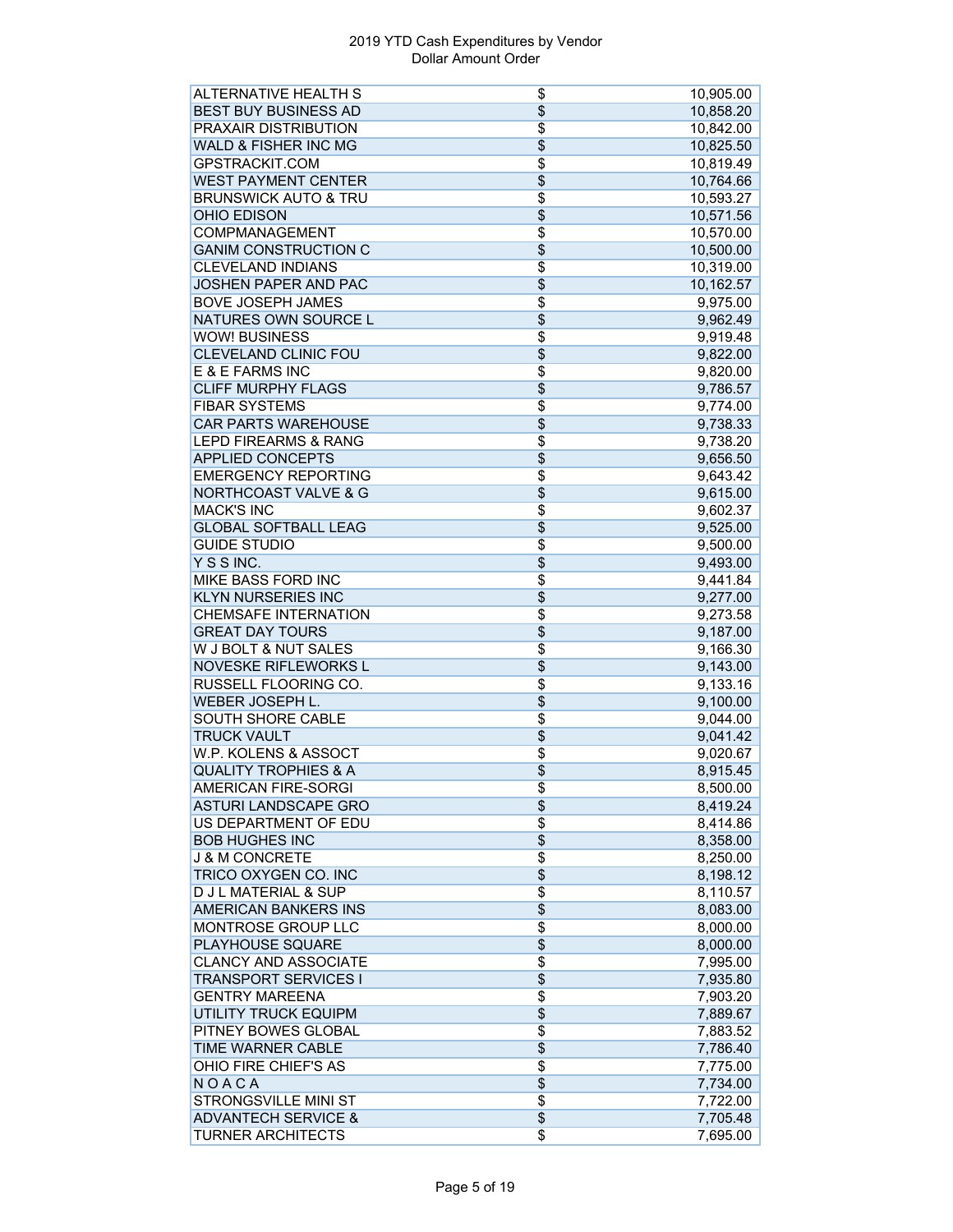| <b>AMAZON CAPITAL SERVI</b>                        | \$                       | 7,510.71             |
|----------------------------------------------------|--------------------------|----------------------|
| <b>B &amp; H PHOTO &amp; ELECTR</b>                | \$                       | 7,499.92             |
| <b>HALL PUBLIC SAFETY C</b>                        | \$                       | 7,499.20             |
| PRO-TECH SECURITY SA                               | \$                       | 7,440.75             |
| <b>ENZO'S CLEANING SOLU</b>                        | \$                       | 7,439.50             |
| DRANE WALTER H                                     | \$                       | 7,342.41             |
| CARAHSOFT TECHNOLOGY                               | \$                       | 7,301.56             |
| <b>ALLIED CORPORATION</b>                          | \$                       | 7,269.17             |
| SUBCARRIER COMMUNICA                               | \$                       | 7,251.40             |
| <b>ENVIROSERVE INC</b>                             | \$                       | 7,239.22             |
| RAD AIR SERVICE CENT                               | \$                       | 7,231.77             |
| <b>ACTION DOOR SERVICE</b>                         | \$                       | 7,224.44             |
| YORK ROAD AUTOMOTIVE                               | \$                       | 7,179.53             |
| MR. ROOTER PLUMBING                                | $\overline{\$}$          | 7,100.00             |
| PEARL ROAD AUTO WASH                               | \$                       | 7,066.59             |
| <b>UNIQUE PAVING MATERI</b>                        | \$                       | 7,027.90             |
| <b>RESIDEX LLC</b>                                 | \$                       | 7,022.71             |
| <b>INSTINCT ATHLETICS</b>                          | \$                       | 6,996.59             |
| <b>EXCEL FLUID GROUP</b>                           | \$                       | 6,963.00             |
| <b>ADVIZEX TECHNOLOGIES</b>                        | $\overline{\$}$          | 6,888.60             |
| <b>MILLER &amp; COMPANY</b>                        | $\overline{\$}$          | 6,805.00             |
| DON MOULDS PLANTATIO                               | \$                       | 6,775.00             |
| <b>ALL AMERICAN FIRE EQ</b>                        | \$                       | 6,754.50             |
| C V S/PHARMACY #4300                               | \$                       | 6,747.33             |
| <b>BIG D GLASS &amp; MIRROR</b>                    | \$                       | 6,736.00             |
| <b>BARNES LABORATORIES</b>                         |                          |                      |
| <b>WELLS FARGO FINANCIA</b>                        | \$<br>\$                 | 6,730.20<br>6,710.47 |
| OHIO PEACE OFFICER T                               | \$                       |                      |
|                                                    | \$                       | 6,695.00             |
| <b>STERLING DISTRIBUTIO</b>                        |                          | 6,675.20             |
| TRUE VALUE HARDWARE<br><b>EXCEL K-9 SERVICES I</b> | \$                       | 6,555.55             |
|                                                    | \$                       | 6,525.00             |
| <b>CUYAHOGA COUNTY MAYO</b>                        | \$                       | 6,467.44             |
| ORLANDO BAKING COMPA                               | \$                       | 6,452.26             |
| ONE TIME PAY MISC RE                               | \$                       | 6,450.92             |
| OHIO MUNICIPAL LEAGU                               | \$                       | 6,431.00             |
| <b>MUSTANG WRESTLING CL</b>                        | $\overline{\$}$          | 6,424.50             |
| <b>ZIEBART CAR IMPROVE</b>                         | \$                       | 6,354.00             |
| <b>AMERICAN RED CROSS</b>                          | \$                       | 6,335.88             |
| <b>SELECT FIRE TRAINING</b>                        | \$                       | 6,294.00             |
| <b>T G C ENGINEERING LL</b>                        | \$                       | 6,275.00             |
| <b>OSBURN ASSOCIATES IN</b>                        | \$                       | 6,245.39             |
| <b>PREMIER TRUCK PARTS</b>                         | \$                       | 6,222.93             |
| PETITTI GARDEN CENTE                               | $\overline{\$}$          | 6,195.32             |
| <b>CLEVELAND RESTORATIO</b>                        | \$                       | 6,180.00             |
| <b>BALDWIN GROUP INC</b>                           | $\overline{\$}$          | 6,155.00             |
| <b>PVP COMMUNICATIONS</b>                          | $\overline{\$}$          | 6,147.68             |
| <b>FELTOON ARNOLD J</b>                            | \$                       | 6,000.00             |
| OSCAR BRUGMANN SAND                                | $\overline{\$}$          | 5,864.54             |
| <b>MACK CONCRETE INC</b>                           | \$                       | 5,827.44             |
| <b>EMSAR MEDICAL REPAIR</b>                        | \$                       | 5,780.76             |
| <b>CLEVELAND TOOL &amp; CUT</b>                    | \$                       | 5,779.24             |
| <b>MICHAUD'S INC</b>                               | $\overline{\$}$          | 5,775.00             |
| <b>CREATIVE PRODUCT SOU</b>                        | $\overline{\$}$          | 5,708.52             |
| <b>TAYLOR ERRIN</b>                                | \$                       | 5,660.00             |
| <b>CUYAHOGA SOIL &amp; WATE</b>                    | \$                       | 5,500.00             |
| STEPHEN CAMPBELL ASS                               | \$                       | 5,475.00             |
| <b>WOLFF BROS. SUPPLY I</b>                        | \$                       | 5,322.68             |
| <b>HART SHEILA</b>                                 | \$                       | 5,295.80             |
| <b>LINDSAY CONCRETE PRO</b>                        | $\overline{\$}$          | 5,287.90             |
| <b>RIETH INDUSTRIES</b>                            | \$                       | 5,282.75             |
| PENNONI ASSOCIATES I                               | $\overline{\mathcal{L}}$ | 5,266.00             |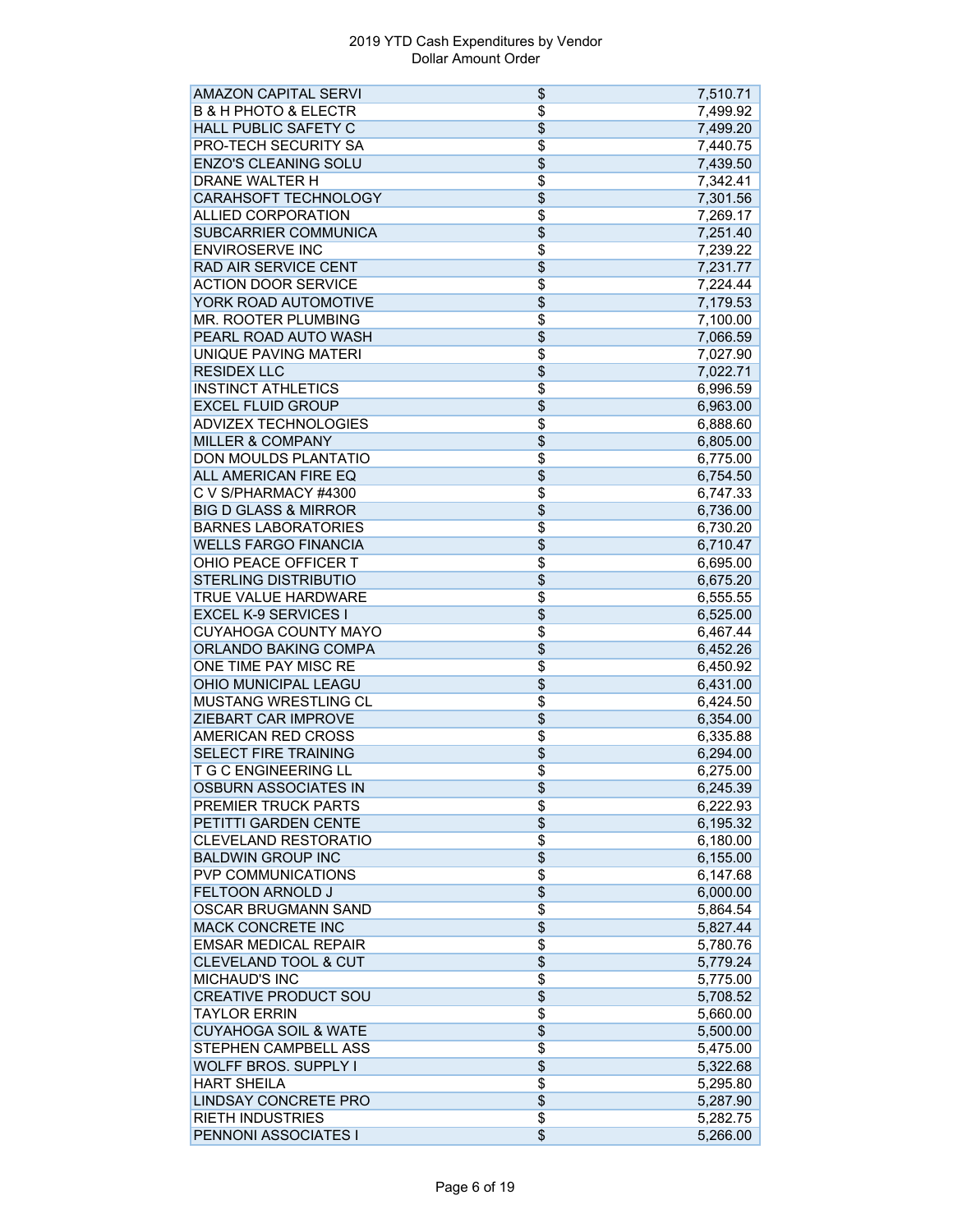| <b>TRUSTWAVE</b>                | \$              | 5,250.00 |
|---------------------------------|-----------------|----------|
| <b>GROENEVELD</b>               | \$              | 5,153.85 |
| <b>COSTCO WHOLESALE</b>         | \$              | 5,150.94 |
| <b>CUYAHOGA COUNTY BOAR</b>     | \$              | 5,062.50 |
| HOFMANN - METZKER IN            | \$              | 5,050.00 |
| <b>AMERICAN MESSAGING</b>       | $\overline{\$}$ | 5,040.54 |
| KNOWLES MUNICIPAL FO            | \$              | 5,000.00 |
| <b>BUREAU VERITAS NORTH</b>     | \$              | 5,000.00 |
| <b>CQ PRINTING</b>              | \$              | 4,992.33 |
| <b>COSTAR REALTY INFORM</b>     | \$              | 4,943.87 |
| <b>STRONGSVILLE CITY OF</b>     | $\overline{\$}$ | 4,934.08 |
| <b>NORTH COAST TWO-WAY</b>      | $\overline{\$}$ | 4,923.88 |
| <b>ANTHONY MICHELLE</b>         | \$              | 4,900.00 |
| <b>WALMART COMMUNITY GE</b>     | \$              | 4,850.19 |
| <b>GARY'S TRANSMISSION</b>      | $\overline{\$}$ | 4,786.74 |
| <b>INDUSTRIAL SAFETY LL</b>     | \$              | 4,760.00 |
| <b>KIRBY MARY LEA</b>           | \$              | 4,725.00 |
| <b>ENVIRONMENTAL SYSTEM</b>     | \$              | 4,701.03 |
| <b>MOODYS INVESTORS SER</b>     | \$              | 4,700.00 |
| <b>SOLUS LIGHTING LTD</b>       | $\overline{\$}$ | 4,611.20 |
| PURE WATER TECHNOLOG            | \$              | 4,605.35 |
| <b>CENTURY EQUIPMENT</b>        | $\overline{\$}$ | 4,603.62 |
| <b>WESTFIELD FLOOD INSU</b>     | $\overline{\$}$ | 4,598.00 |
| <b>TRACTOR SUPPLY CREDI</b>     | \$              | 4,522.18 |
| <b>VERITIV OPERATING CO</b>     |                 |          |
|                                 | $\overline{\$}$ | 4,488.00 |
| FIRELANDS SUPPLY COM            | \$              | 4,486.00 |
| NORTHCOAST ENTERTAIN            | \$              | 4,485.00 |
| <b>ORINKO JENNIFER</b>          | \$              | 4,425.00 |
| TRI-S CONTROLS INC              | $\overline{\$}$ | 4,343.71 |
| <b>JAMAR TECHNOLOGIES</b>       | \$              | 4,340.00 |
| <b>RAD AIR STRONGSVILLE</b>     | \$              | 4,331.39 |
| <b>SAMSEL SUPPLY COMPAN</b>     | \$              | 4,271.58 |
| <b>CUSTOM COLOR AND COL</b>     | $\overline{\$}$ | 4,258.32 |
| <b>TRACKER SOFTWARE COR</b>     | \$              | 4,254.00 |
| <b>STERILE ENVIRONMENTS</b>     | \$              | 4,252.75 |
| UNIVERSITY PRIMARY C            | \$              | 4,207.00 |
| OHIO TEMP HEAT INC              | \$              | 4,200.00 |
| <b>JUMP START SPORTS</b>        | $\overline{\$}$ | 4,129.20 |
| <b>SPARROW LEE</b>              | \$              | 4,071.00 |
| <b>UNIVERSITY HOSPITALS</b>     | $\overline{\$}$ | 4,063.00 |
| O R COLAN ASSOCIATES            | \$              | 4,050.00 |
| <b>ARIS COMPANY</b>             | $\overline{\$}$ | 4,037.60 |
| <b>CUYAHOGA COUNTY TREA</b>     | \$              | 4,033.04 |
| <b>HOWARDS LAWN CARE</b>        | \$              | 3,960.00 |
| <b>WALTER KELLIE</b>            | $\overline{\$}$ | 3,950.00 |
| ZEP MANUFACTURING CO            | \$              | 3,902.33 |
| OHIO DEPARTMENT OF TAXATION     | $\overline{\$}$ | 3,900.07 |
| HOME APPLIANCE SERVI            | $\overline{\$}$ | 3,899.40 |
| <b>NEALE CALLIE</b>             | $\overline{\$}$ | 3,870.00 |
| <b>BEREA PRINTING COMPA</b>     | \$              | 3,860.00 |
| M.C. DJ SERVICES INC            | \$              | 3,850.00 |
| <b>INTERNATIONAL CODE C</b>     | \$              | 3,825.76 |
| <b>STRONGSVILLE SPIRIT</b>      | \$              | 3,736.39 |
| <b>AUTHENTIC PIZZA LLC</b>      | \$              | 3,729.50 |
| <b>ROSZAK JUDI</b>              | \$              | 3,727.60 |
| <b>BONEFISH SYSTEMS LLC</b>     | $\overline{\$}$ | 3,710.00 |
| LANDS END BUSINESS O            | \$              | 3,645.21 |
| <b>SHERWIN WILLIAMS</b>         | \$              | 3,630.83 |
| <b>STANDARD WELDING &amp; S</b> | \$              | 3,610.00 |
| <b>BUSY BEE SERVICES LT</b>     | \$              | 3,600.00 |
| <b>OHIO PARKS &amp; RECREAT</b> | $\overline{\$}$ | 3,515.00 |
|                                 |                 |          |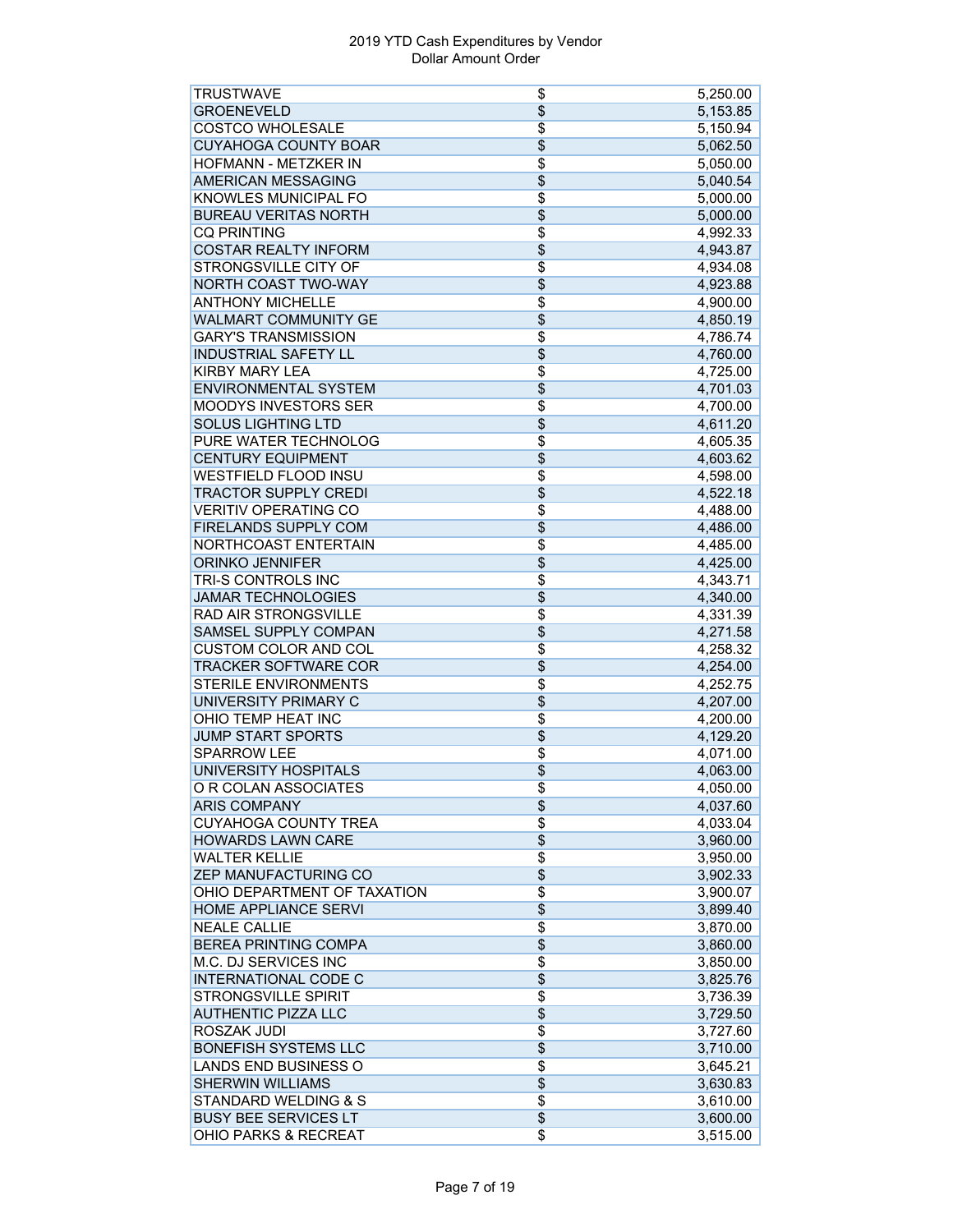| <b>NUNCHI GROUP</b>             | \$              | 3,500.00 |
|---------------------------------|-----------------|----------|
| <b>3M COMPANY</b>               | \$              | 3,496.05 |
| DYNAMIC UAV SOLUTION            | \$              | 3,485.56 |
| <b>CINCINNATI FLOOR</b>         | $\overline{\$}$ | 3,485.00 |
| F D I GLOBAL LLC                | \$              | 3,470.00 |
| <b>GENERAL PEST</b>             | $\overline{\$}$ | 3,464.00 |
| <b>CERTAPRO OF WESTLAKE</b>     | $\overline{\$}$ | 3,437.42 |
| <b>ECHOGRAPHICS</b>             | $\overline{\$}$ | 3,400.35 |
| YORK RISK SERVICES G            | $\overline{\$}$ | 3,391.00 |
| <b>DLT SOLUTIONS LLC</b>        | $\overline{\$}$ | 3,383.82 |
| STRONGSVILLE SWIM LE            | $\overline{\$}$ | 3,354.00 |
| TV TRUCKING INC                 | $\overline{\$}$ |          |
|                                 |                 | 3,263.46 |
| <b>RIVER FLOORS INC</b>         | $\overline{\$}$ | 3,250.00 |
| <b>PRADCO</b>                   | $\overline{\$}$ | 3,240.00 |
| <b>ADVANCED ECO SYSTEMS</b>     | \$              | 3,235.00 |
| <b>DISTILLATA</b>               | $\overline{\$}$ | 3,232.60 |
| <b>PRINT MUSE LLC</b>           | $\overline{\$}$ | 3,232.50 |
| YOELZADEH YOEL                  | \$              | 3,214.00 |
| <b>TENNANT SALES &amp; SERV</b> | $\overline{\$}$ | 3,197.40 |
| <b>HUNTER CLARISE</b>           | $\overline{\$}$ | 3,183.00 |
| PEAK SOFTWARE SYSTEM            | \$              | 3,177.74 |
| IQ NETSOLUTIONS CA I            | $\overline{\$}$ | 3,150.00 |
| <b>VINCENT LIGHTING SYS</b>     | $\overline{\$}$ | 3,143.06 |
| <b>BENANDER GAMES</b>           | $\overline{\$}$ | 3,113.25 |
| <b>MEDINA TENT COMPANY</b>      | $\overline{\$}$ | 3,106.20 |
| <b>GAME TIME</b>                | \$              | 3,095.00 |
| A B C RENTAL CENTER             | $\overline{\$}$ |          |
|                                 |                 | 3,088.90 |
| <b>GABLE ELEVATOR &amp; LIF</b> | $\overline{\$}$ | 3,030.25 |
| <b>IPSWITCH INC</b>             | $\overline{\$}$ | 3,023.63 |
| OHIO STREAM PRESERVA            | \$              | 3,012.95 |
| <b>SITE LOCATION PARTNE</b>     | $\overline{\$}$ | 3,000.00 |
| <b>IHEART MEDIA</b>             | \$              | 3,000.00 |
| <b>CROSSFIT, INC</b>            | $\overline{\$}$ | 3,000.00 |
| <b>BLACK BOX NETWORK SE</b>     | \$              | 3,000.00 |
| <b>CUYAHOGA COMMUNITY C</b>     | \$              | 2,998.00 |
| ROBERTS SURVEYING SU            | $\overline{\$}$ | 2,992.00 |
| <b>MAGUIRE PHILIP J.</b>        | \$              | 2,970.00 |
| A R I PHOENIX                   | \$              | 2,946.92 |
| <b>BLACK SEAN</b>               | \$              | 2,946.40 |
| <b>NEWPORT CHEMICAL &amp; E</b> | \$              | 2,933.18 |
| PAINTER BRENT                   | \$              | 2,881.63 |
| <b>HILLYARD INC</b>             | \$              | 2,879.33 |
| SERPENTINI CHEVROLET            | \$              |          |
|                                 |                 | 2,874.69 |
| <b>CHRONICLE TELEGRAM</b>       | \$              | 2,849.14 |
| <b>CONTINUED CARE</b>           | $\overline{\$}$ | 2,835.76 |
| <b>ICS JAIL SUPPLIES IN</b>     | \$              | 2,831.30 |
| T & K TREE SERVICE L            | $\overline{\$}$ | 2,800.00 |
| <b>AERO RUBBER COMPANY</b>      | \$              | 2,793.75 |
| <b>SMITH TED</b>                | \$              | 2,754.60 |
| <b>SEMS DAVID</b>               | $\overline{\$}$ | 2,700.53 |
| <b>EDINGTON DANCE, LLC</b>      | $\overline{\$}$ | 2,700.00 |
| <b>KELLEY SHAMUS</b>            | $\overline{\$}$ | 2,692.72 |
| <b>ACTIVE911 INC</b>            | \$              | 2,691.60 |
| <b>FITTS LISA</b>               | \$              | 2,675.00 |
| FISHER AUTO PARTS IN            | \$              | 2,673.04 |
| <b>CLEVELAND MACK SALES</b>     | $\overline{\$}$ | 2,639.44 |
| <b>COUNTRYSIDE INC</b>          | \$              | 2,626.00 |
| <b>RICH'S TOWING &amp; SERV</b> | \$              |          |
|                                 |                 | 2,609.50 |
| <b>D&amp;D LOCK SERVICE</b>     | $\overline{\$}$ | 2,605.00 |
| <b>STATEWIDE EMERGENCY</b>      | $\overline{\$}$ | 2,590.70 |
| <b>SPACE WALK</b>               | $\overline{\$}$ | 2,588.00 |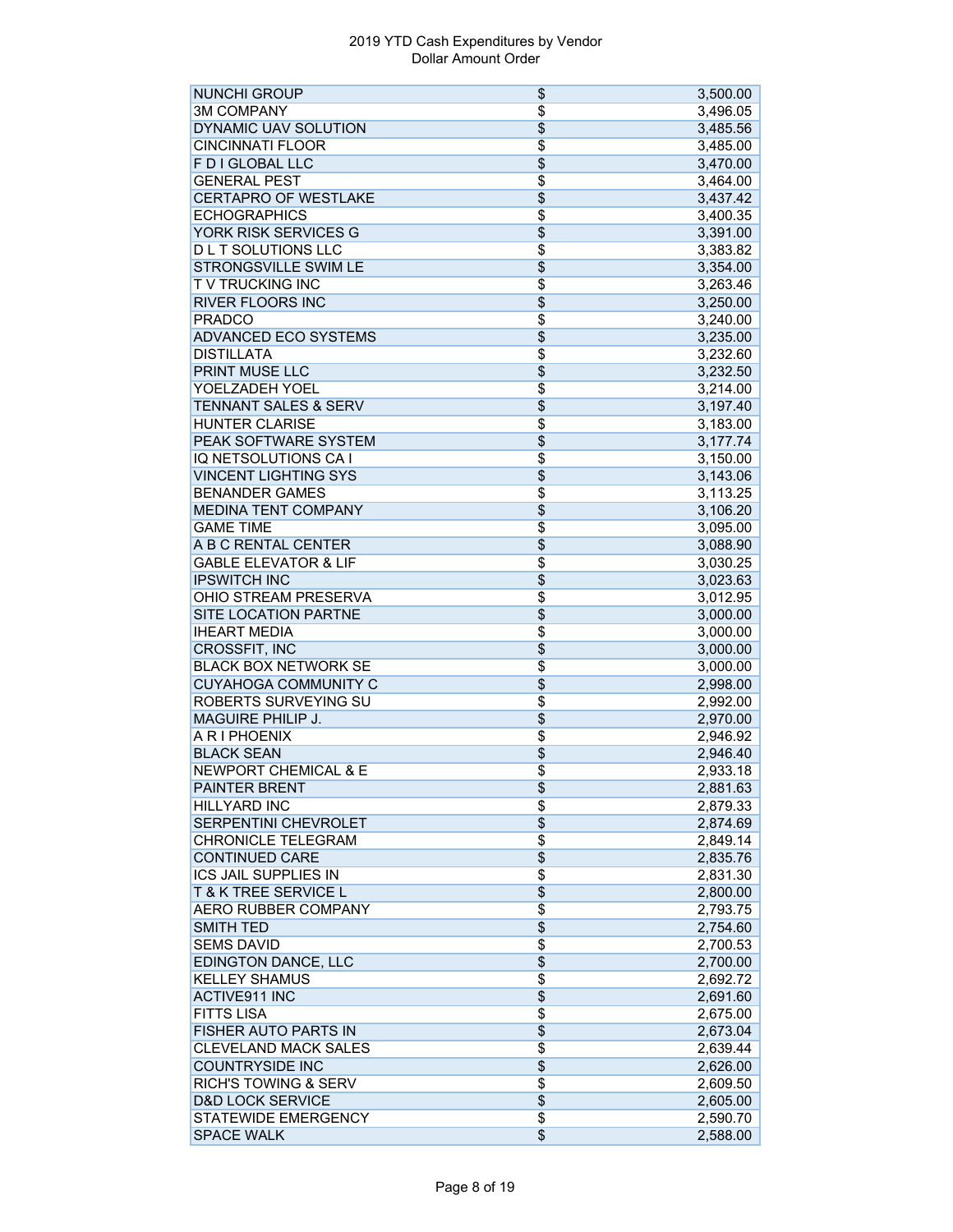| <b>ROYALTON SUPPLY</b>              | \$                    | 2,579.98 |
|-------------------------------------|-----------------------|----------|
| <b>MISTRAS GROUP</b>                | \$                    | 2,577.20 |
| A M LEONARD INC.                    | \$                    | 2,558.82 |
| PORTER LEE CORP                     | $\overline{\$}$       | 2,501.56 |
| <b>FIRE SAFETY SERVICES</b>         | \$                    | 2,485.00 |
| A D STARR                           | \$                    | 2,482.89 |
| <b>GOVERNMENT FINANCE O</b>         | $\overline{\$}$       | 2,466.00 |
| <b>CALDAS SANDRA DE</b>             | \$                    | 2,425.00 |
| <b>J &amp; P EXCAVATION &amp; C</b> | \$                    | 2,415.00 |
| <b>SULLIVAN THOMAS</b>              | $\overline{\$}$       | 2,412.65 |
| <b>STRONGSVILLE HEATING</b>         | \$                    | 2,407.19 |
| <b>RICHTER JOANN</b>                | $\overline{\$}$       | 2,404.40 |
| <b>KURTZ BROTHERS INC</b>           | \$                    | 2,390.56 |
| <b>VIMEO INC</b>                    | \$                    | 2,388.00 |
| <b>PACHECO JUAN</b>                 | \$                    | 2,375.00 |
| <b>CORDELL JOHN</b>                 | $\overline{\$}$       | 2,370.00 |
| ZOHO CORPORATION                    | $\overline{\$}$       |          |
|                                     |                       | 2,315.00 |
| <b>SERVICE STATION EQUI</b>         | \$                    | 2,283.69 |
| CEBULA CRISTEN L.                   | \$                    | 2,275.00 |
| <b>CAMPBELL MICHAEL</b>             | $\overline{\$}$       | 2,270.77 |
| ROYAL UPHOLSTERY                    | $\overline{\$}$       | 2,270.00 |
| <b>GREATER CLEVELAND PA</b>         | $\overline{\$}$       | 2,270.00 |
| <b>BREATHING AIR SYSTEM</b>         | \$                    | 2,268.85 |
| <b>C B GRAPHICS LLC</b>             | $\overline{\$}$       | 2,260.00 |
| <b>PH &amp; S PRODUCTS</b>          | \$                    | 2,207.00 |
| SUMMIT PSYCHOLOGICAL                | \$                    | 2,200.00 |
| <b>MIDWEST SCIENTIFIC I</b>         | \$                    | 2,200.00 |
| POSITIVE COACHING AL                | \$                    | 2,194.38 |
| <b>GINA'S PIZZERIA</b>              | $\overline{\$}$       | 2,185.80 |
| <b>STUFF SHOP</b>                   | \$                    | 2,182.93 |
| PRECISION ENVIRONMEN                | $\overline{\$}$       | 2,165.00 |
| A P C O INTERNATIONA                | \$                    | 2,162.53 |
| <b>BURROWS RYAN</b>                 | \$                    | 2,162.00 |
| <b>GO APE MILL STREAM R</b>         | \$                    | 2,161.33 |
| <b>CLEVELAND ORCHESTRA</b>          | $\overline{\$}$       | 2,160.00 |
| <b>STRONGSVILLE LACROSS</b>         | \$                    | 2,159.00 |
| <b>LAW ENFORCEMENT FOUN</b>         | \$                    | 2,150.00 |
| <b>PROTEGIS FIRE &amp; SAFE</b>     | \$                    | 2,145.50 |
| <b>SAGAMORE COMPANIES</b>           | \$                    | 2,115.00 |
| <b>SUBURBAN TITLE</b>               | \$                    | 2,093.00 |
| SPROUT THERAPY                      |                       | 2,080.00 |
| <b>SAKOWSKI BARBARA</b>             | \$<br>$\overline{\$}$ |          |
| AMERITEL CORPORATION                | \$                    | 2,075.00 |
|                                     |                       | 2,051.11 |
| <b>GREAT LAKES TRUCK DR</b>         | \$                    | 2,040.00 |
| <b>DONUT SCENE</b>                  | $\overline{\$}$       | 2,039.60 |
| PEPSI-COLA                          | \$                    | 2,035.82 |
| <b>ACCURATE CONCRETE LE</b>         | $\overline{\$}$       | 2,026.00 |
| TOTAL ID SOLUTIONS                  | \$                    | 2,014.00 |
| <b>GRIMM CHARLES</b>                | $\overline{\$}$       | 2,000.00 |
| <b>NOREGON SYSTEMS INC</b>          | \$                    | 1,999.00 |
| <b>LIND ELECTRONIC DESI</b>         | \$                    | 1,997.25 |
| RAL COMMUNICATIONS C                | \$                    | 1,971.00 |
| <b>PAWLOWSKI MARISA</b>             | \$                    | 1,960.00 |
| <b>IRONHAWK INDUSTRIAL</b>          | $\overline{\$}$       | 1,944.02 |
| PHOENIX LOSS CONTROL                | \$                    | 1,941.55 |
| <b>PRINTFORMANCE</b>                | \$                    | 1,935.00 |
| YOUNG REMBRANDTS                    | $\overline{\$}$       | 1,925.00 |
| <b>INNOVATIVE SOLUTIONS</b>         | \$                    | 1,918.00 |
| SHRED-IT USA LLC                    | $\overline{\$}$       | 1,911.06 |
| <b>BATTERIES PLUS BULBS</b>         | $\overline{\$}$       | 1,904.50 |
| <b>WEBER CASSANDRA</b>              | \$                    | 1,900.00 |
|                                     |                       |          |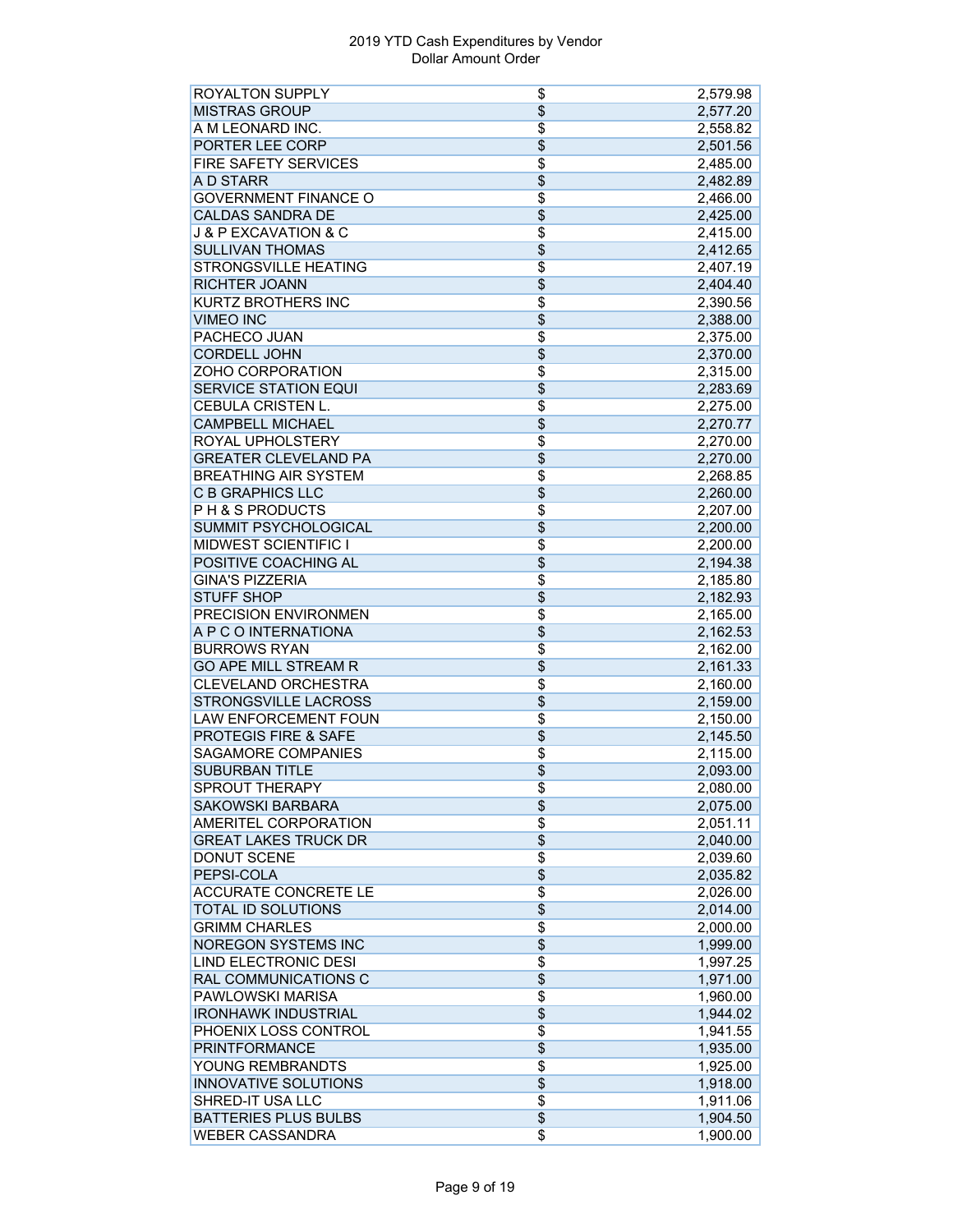| <b>NEIGHBORWORKS TRAINI</b>     | \$              | 1,895.00 |
|---------------------------------|-----------------|----------|
| <b>BELENKY INC</b>              | \$              | 1,867.26 |
| STRONGSVILLE DQ GRIL            | $\overline{\$}$ | 1,849.25 |
| <b>CENTER TOWING INC</b>        | \$              | 1,845.00 |
| <b>RUGGIERO MEGAN</b>           | \$              | 1,830.00 |
| <b>GALL'S INC</b>               | $\overline{\$}$ | 1,826.57 |
| <b>AG-PRO OHIO LLC</b>          | \$              | 1,820.74 |
| EVIKE.COM                       | $\overline{\$}$ | 1,812.76 |
| <b>BROWNELLS</b>                | \$              | 1,803.80 |
| <b>BALDIN RICHARD D</b>         | \$              | 1,800.00 |
| <b>I 71 RT 82 STRONGSVI</b>     | \$              | 1,792.00 |
| <b>CRUTCHFIELD CORP</b>         | \$              | 1,779.92 |
| <b>HOLIDAY DESIGNS INC</b>      | \$              | 1,768.03 |
| <b>ALERT- ALL CORP</b>          | \$              | 1,760.50 |
| <b>MEKEEL TIFFANY</b>           | $\overline{\$}$ | 1,755.47 |
| <b>MULTIFORCE SYSTEMS C</b>     | $\overline{\$}$ | 1,755.00 |
| <b>TOMSIC WAYNE</b>             | \$              |          |
|                                 |                 | 1,750.00 |
| CONSTANT CONTACT                | \$              | 1,748.52 |
| <b>UNITED STATES TREAS</b>      | \$              | 1,741.00 |
| <b>SMEADER THOMAS</b>           | $\overline{\$}$ | 1,725.00 |
| <b>EVANS KENNETH D</b>          | \$              | 1,725.00 |
| <b>HOULE DAVID</b>              | \$              | 1,725.00 |
| <b>SPRING MIST FARMS LL</b>     | $\overline{\$}$ | 1,720.00 |
| <b>MIDEA TONY</b>               | \$              | 1,680.00 |
| <b>GOOD TIMES PARTY</b>         | $\overline{\$}$ | 1,677.73 |
| MOSCARINO LANDSCAP              | \$              | 1,671.71 |
| RAPID PROPANE EXCHAN            | \$              | 1,671.00 |
| <b>BEDFORD JOHN M</b>           | $\overline{\$}$ | 1,667.36 |
| <b>FIRE FORCE INC</b>           | $\overline{\$}$ | 1,652.50 |
| <b>RUSNOV APPRAISALS</b>        | \$              | 1,650.00 |
| <b>JESUIT RETREAT HOUSE</b>     | \$              | 1,650.00 |
| <b>FOREMOST BUSINESS</b>        | \$              | 1,647.74 |
| <b>T &amp; S MOWER SERVICE</b>  | \$              | 1,639.49 |
| <b>KRONOS SAASHR, INC</b>       | \$              | 1,625.00 |
| <b>ENVIRONMENTAL PRODUC</b>     | \$              | 1,622.77 |
| <b>ACCU WEATHER</b>             | \$              | 1,617.00 |
| <b>SOCCER SHOTS</b>             | $\overline{\$}$ | 1,612.00 |
| <b>SPARROW JAKE</b>             | \$              | 1,606.00 |
| <b>HARWOOD MARY</b>             | \$              | 1,598.40 |
| <b>BROADVIEW HEIGHTS CI</b>     | \$              | 1,580.00 |
| <b>GREAT LAKES THEATER</b>      | \$              | 1,560.00 |
| UNIVERSITY OF AKRON             | \$              | 1,550.00 |
| MEDINA SUPPLY COMPAN            | $\overline{\$}$ |          |
| SUTPHEN CORPORATION             | \$              | 1,545.00 |
|                                 |                 | 1,528.71 |
| SITE 1 LANDSCAPE SUP            | \$              | 1,523.89 |
| ADVANCED SECURITY AL            | $\overline{\$}$ | 1,518.00 |
| <b>AIR RITE</b>                 | \$              | 1,506.76 |
| NATURAL PET ENRICHME            | $\overline{\$}$ | 1,504.75 |
| <b>FRONTLINE PUBLIC SAF</b>     | \$              | 1,500.00 |
| <b>ALLDATA LLC</b>              | \$              | 1,500.00 |
| <b>TRL RENTS LLC</b>            | \$              | 1,476.00 |
| <b>CLEVELAND INDUSTRIAL</b>     | \$              | 1,471.00 |
| <b>WALTER F. STEPHENS J</b>     | $\overline{\$}$ | 1,462.30 |
| <b>VERIATO INC</b>              | \$              | 1,440.00 |
| <b>METROHEALTH PROFESSI</b>     | \$              | 1,440.00 |
| WALL STREET JOURNAL             | $\overline{\$}$ | 1,439.66 |
| SOUTHEAST HARLEY DAV            | \$              | 1,438.95 |
| <b>CALFEE, HALTER &amp; GRI</b> | $\overline{\$}$ | 1,435.00 |
| <b>SERNE DALE R</b>             | $\overline{\$}$ | 1,425.00 |
| LEINWEBER JORDAN                | \$              | 1,425.00 |
| <b>AFFILIATE GUARD</b>          | \$              | 1,422.00 |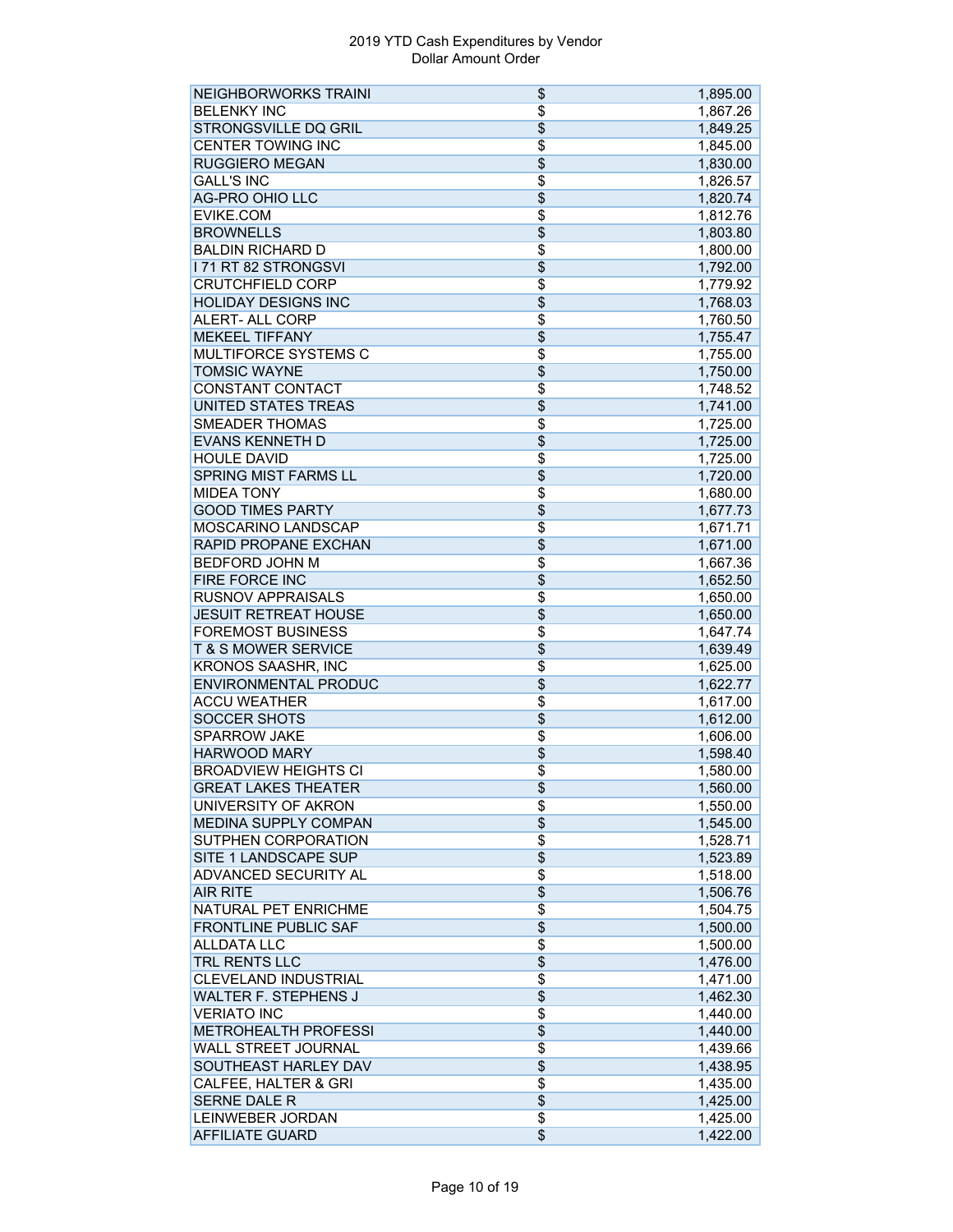| <b>MICRO KEY SOLUTIONS</b>      | \$              | 1,416.00 |
|---------------------------------|-----------------|----------|
| OHIO DEPT OF JOB & F            | $\overline{\$}$ | 1,406.70 |
| <b>THOMPSON JOSEPH</b>          | $\overline{\$}$ | 1,400.00 |
| <b>ELECTRIC TIME COMPAN</b>     | $\overline{\$}$ | 1,385.00 |
| PULSE TECHNOLOGY PAR            | \$              | 1,378.88 |
| <b>GOODTIME III</b>             | \$              | 1,371.58 |
| PFAHL EDWARD                    | $\overline{\$}$ | 1,350.00 |
| <b>GET AIR MIDDLEBURG H</b>     | $\overline{\$}$ | 1,350.00 |
| <b>BOBULA ANGEL</b>             | \$              | 1,350.00 |
| <b>BUDGET BLINDS</b>            | \$              | 1,338.60 |
| TRUCKIN VANTASTIKS              | \$              | 1,337.50 |
| <b>SMITH AARON</b>              | $\overline{\$}$ | 1,337.23 |
| <b>HEADSET ADVISOR</b>          | \$              |          |
| <b>CLEAN AIR CONCEPTS</b>       | \$              | 1,331.92 |
| FUN N STUFF AMUSEMEN            | $\overline{\$}$ | 1,268.97 |
|                                 |                 | 1,266.70 |
| <b>SPA PARTNERS</b>             | $\overline{\$}$ | 1,266.00 |
| <b>NORTH STAR TELECOMM</b>      | $\overline{\$}$ | 1,265.00 |
| <b>NORTH EASTERN OHIO F</b>     | \$              | 1,260.00 |
| <b>CLEVELAND METROPARKS</b>     | \$              | 1,250.75 |
| <b>WONNACOTT JAMES</b>          | \$              | 1,250.00 |
| <b>JARDINES FUNERAL HOM</b>     | $\overline{\$}$ | 1,250.00 |
| <b>SIRCHIE FINGER PRINT</b>     | $\overline{\$}$ | 1,246.97 |
| <b>PONEY DON</b>                | $\overline{\$}$ | 1,244.84 |
| <b>LEKAN BETTY</b>              | $\overline{\$}$ | 1,236.00 |
| <b>HARBOR FREIGHT TOOLS</b>     | \$              | 1,233.22 |
| SEBASTIAN CHARLYNN              | \$              | 1,233.00 |
| <b>DAISY FRESH INC</b>          | \$              | 1,232.60 |
| <b>ROGUE FITNESS</b>            | \$              | 1,229.09 |
| <b>EDWARD DON &amp; COMPANY</b> | $\overline{\$}$ | 1,217.19 |
| A A R P DRIVER SAFET            | $\overline{\$}$ | 1,205.00 |
| TENHUNFELD CHERYL               | $\overline{\$}$ | 1,200.00 |
| <b>THUNDER TECH</b>             | \$              | 1,200.00 |
| <b>MCDONALD GREG</b>            | $\overline{\$}$ | 1,200.00 |
| <b>KLEIN-DALE MIMI</b>          | \$              | 1,200.00 |
| <b>DAVID BRIAN</b>              | $\overline{\$}$ | 1,200.00 |
| A & S CYCLE                     | \$              | 1,195.70 |
| MEL NORTHEY CO INC              | $\overline{\$}$ | 1,195.00 |
| <b>BENDER MATTHEW &amp; CO</b>  | $\overline{\$}$ | 1,193.06 |
| YOELZADEH KYLE                  | \$              | 1,188.00 |
| OHIO ASSOC OF CHIEFS            | \$              | 1,185.00 |
|                                 |                 |          |
| KETCHUM & WALTON CO             | \$              | 1,180.00 |
| <b>FRANCE LESTER</b>            | \$              | 1,170.00 |
| PHYSIO-CONTROL, INC             | \$              | 1,162.80 |
| <b>DARICE</b>                   | \$              | 1,160.13 |
| PUBLIC SAFETY GROUP             | $\overline{\$}$ | 1,156.00 |
| WINDOW KING CO INC              | \$              | 1,155.00 |
| TRI COUNTY TOOL & SU            | \$              | 1,149.75 |
| PIONEER MANUFACTURIN            | $\overline{\$}$ | 1,149.75 |
| <b>BATTASTELLI AL</b>           | $\overline{\$}$ | 1,140.00 |
| PIORKOWSKI STEVE                | \$              | 1,128.65 |
| <b>WALKER MARY JANE</b>         | \$              | 1,125.00 |
| <b>CROSBY NICOLE</b>            | \$              | 1,125.00 |
| <b>CAGES BY JIM</b>             | \$              | 1,125.00 |
| <b>ZENCZAK AMANDA</b>           | $\overline{\$}$ | 1,120.00 |
| <b>COLORADO TIME SYSTEM</b>     | \$              | 1,116.00 |
| <b>GC MEDICAL EQUIPMENT</b>     | \$              | 1,104.84 |
| STATE OF OHIO UST FU            | $\overline{\$}$ | 1,100.00 |
| NATIONAL AMATEUR BAS            | \$              | 1,100.00 |
| SOCCER SHOTS CLEVELA            | \$              | 1,092.00 |
| <b>SCHOLTZ KEVIN</b>            | \$              | 1,075.00 |
| <b>EXAM WORKS</b>               | $\overline{\$}$ |          |
|                                 |                 | 1,075.00 |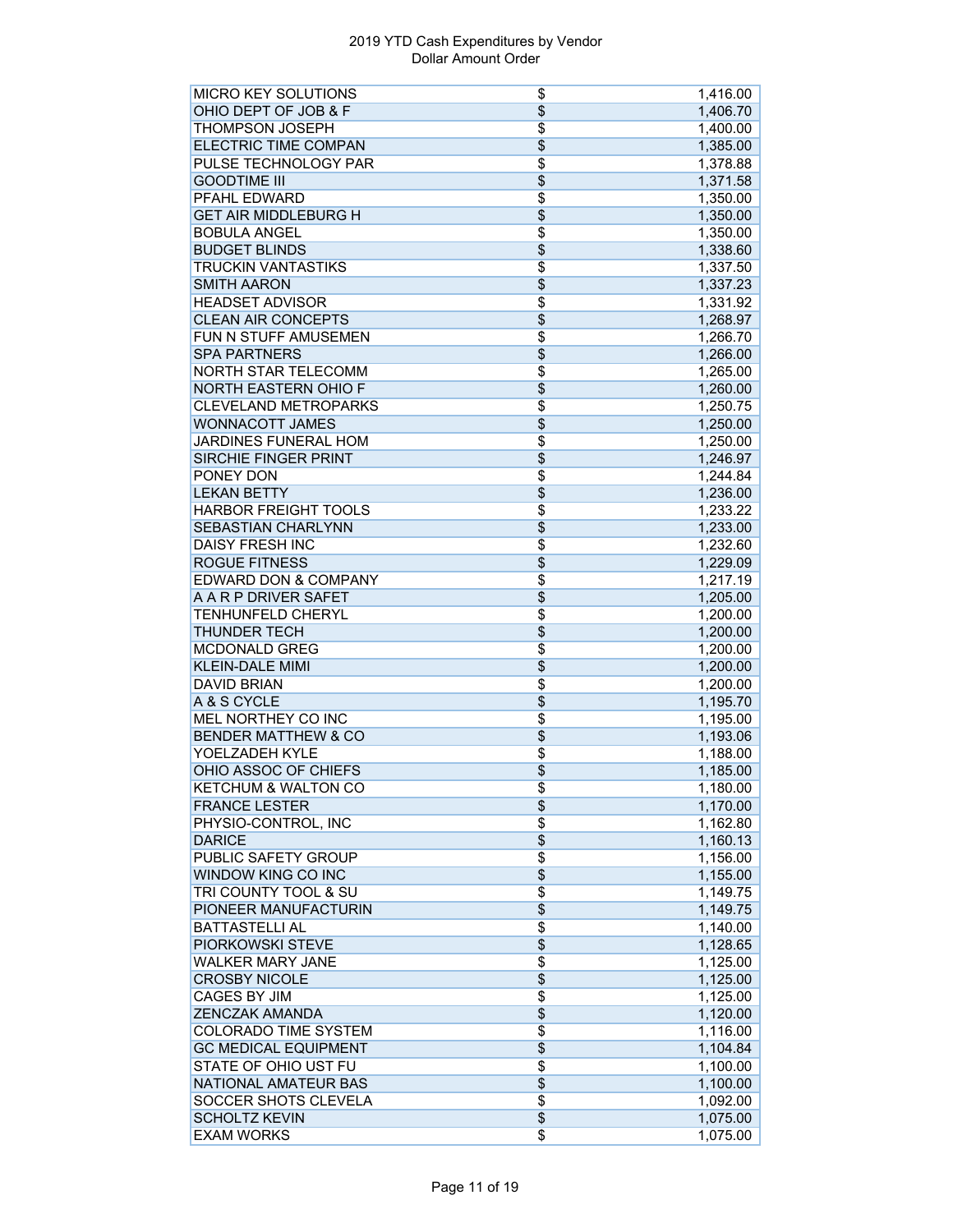| <b>MUZAK LLC</b>                | \$              | 1,074.42 |
|---------------------------------|-----------------|----------|
| <b>PRATHER HOLLY</b>            | $\overline{\$}$ | 1,056.00 |
| <b>BUSINESS INFORMATION</b>     | $\overline{\$}$ | 1,050.00 |
| <b>BEHAVIORAL HEALTH AS</b>     | $\overline{\$}$ | 1,050.00 |
| <b>CLEVELAND ENGINEERIN</b>     | \$              | 1,040.00 |
| STOCKDALE MARGARET              | $\overline{\$}$ | 1,038.00 |
| <b>TERNES KENNETH A</b>         | $\overline{\$}$ | 1,030.00 |
| <b>KALAHARI RESORT &amp; CO</b> | $\overline{\$}$ | 1,020.00 |
| <b>GOSS CHARLES W</b>           | $\overline{\$}$ | 1,004.23 |
| <b>XTREME NINJA WARRIO</b>      | $\overline{\$}$ | 1,000.00 |
| SPECTACTULAR PARTY E            | $\overline{\$}$ | 1,000.00 |
| <b>FAILE MIKE</b>               | $\overline{\$}$ | 1,000.00 |
| <b>IRRIGATION PRO INC</b>       | \$              | 1,000.00 |
| <b>JOANN FABRICS</b>            | $\overline{\$}$ | 993.87   |
| <b>ZIMMER FITNESS REPAI</b>     | \$              | 992.00   |
| NATIONAL ASSOC OF FI            | $\overline{\$}$ | 975.00   |
| <b>KAMINSKI JIM</b>             | $\overline{\$}$ | 975.00   |
| <b>M S C INDUSTRIAL SUP</b>     | $\overline{\$}$ | 967.76   |
| <b>FERRETTI DOMINIC</b>         | $\overline{\$}$ | 965.00   |
| <b>BANKS MANUFACTURING</b>      | $\overline{\$}$ | 960.00   |
| <b>GATEWAY PRODUCTS REC</b>     | $\overline{\$}$ | 950.00   |
| <b>CUYAHOGA COUNTY RECO</b>     | $\overline{\$}$ |          |
| <b>RAMSEY &amp; ASSOCIATES</b>  | $\overline{\$}$ | 942.90   |
|                                 |                 | 941.60   |
| <b>ZAMSKI JULIE</b>             | $\overline{\$}$ | 940.00   |
| <b>SAFE KIDS WORLDWIDE</b>      | $\overline{\$}$ | 940.00   |
| <b>GINO'S ELECTRIC</b>          | $\overline{\$}$ | 940.00   |
| <b>GRIMCO INC</b>               | $\overline{\$}$ | 939.11   |
| <b>NATIONAL BUSINESS IN</b>     | $\overline{\$}$ | 934.00   |
| <b>ERIE SHORE INDUSTRIA</b>     | $\overline{\$}$ | 925.00   |
| <b>HUNKER KRISTEN</b>           | $\overline{\$}$ | 925.00   |
| <b>EDMONDSON-HAVEL EMIL</b>     | \$              | 925.00   |
| <b>LEVEL TECH SYSTEMS</b>       | $\overline{\$}$ | 922.00   |
| <b>LUCARELLI RALPH</b>          | $\overline{\$}$ | 920.00   |
| H & H TRUCK PARTS LL            | \$              | 920.00   |
| <b>HANEY TIFFANY</b>            | $\overline{\$}$ | 910.00   |
| <b>BROOKGATE LANES</b>          | $\overline{\$}$ | 907.92   |
| <b>W L EXCAVATING</b>           | $\overline{\$}$ | 900.00   |
| <b>FUNCTIONS OF LIFE</b>        | \$              | 900.00   |
| S & S WORLDWIDE INC             | \$              | 891.90   |
| <b>CHARLILLO STEPHANIE</b>      | \$              | 882.00   |
| <b>MORNING JOURNAL</b>          | \$              | 880.00   |
| <b>INSTRUMENTORS INC</b>        | $\overline{\$}$ | 880.00   |
| <b>HALFMOON EDUCATION I</b>     | $\overline{\$}$ | 867.00   |
| <b>EVENTBRITE</b>               | $\overline{\$}$ | 849.27   |
| <b>CUYAHOGA COUNTY COUR</b>     | $\overline{\$}$ | 842.56   |
| <b>OUT OF THE BOX ENTER</b>     | $\overline{\$}$ | 839.00   |
| PARMA LAUNDRY SERVIC            | $\overline{\$}$ | 835.69   |
| <b>CROWNE PLAZA HOTEL</b>       | $\overline{\$}$ | 810.71   |
| <b>EMERGENCY SERVICES M</b>     | $\overline{\$}$ | 810.00   |
| <b>FUNFLICKS OUTDOOR MO</b>     | $\overline{\$}$ | 809.10   |
| <b>M &amp; M RAILROAD</b>       | \$              | 800.00   |
| OHIO ASSOC OF PLUMBI            | $\overline{\$}$ | 800.00   |
| <b>MAGLOCLEN</b>                | \$              | 800.00   |
| <b>CARTELL JESSICA</b>          | $\overline{\$}$ | 800.00   |
|                                 |                 |          |
| <b>DAWN KAYE PHOTOGRAPH</b>     | $\overline{\$}$ | 800.00   |
| <b>HEALTHY DISPATCHER</b>       | \$              | 796.00   |
| <b>ATLAS FIRST AID &amp; SA</b> | $\overline{\$}$ | 795.82   |
| DCG CORPLAN CONSULT             | $\overline{\$}$ | 795.00   |
| <b>CORPORATE INVESTIGAT</b>     | $\overline{\$}$ | 790.00   |
| PREMIER PLANT SOLUTI            | $\overline{\$}$ | 789.75   |
| PRINTING PARTNERS               | $\overline{\$}$ | 787.56   |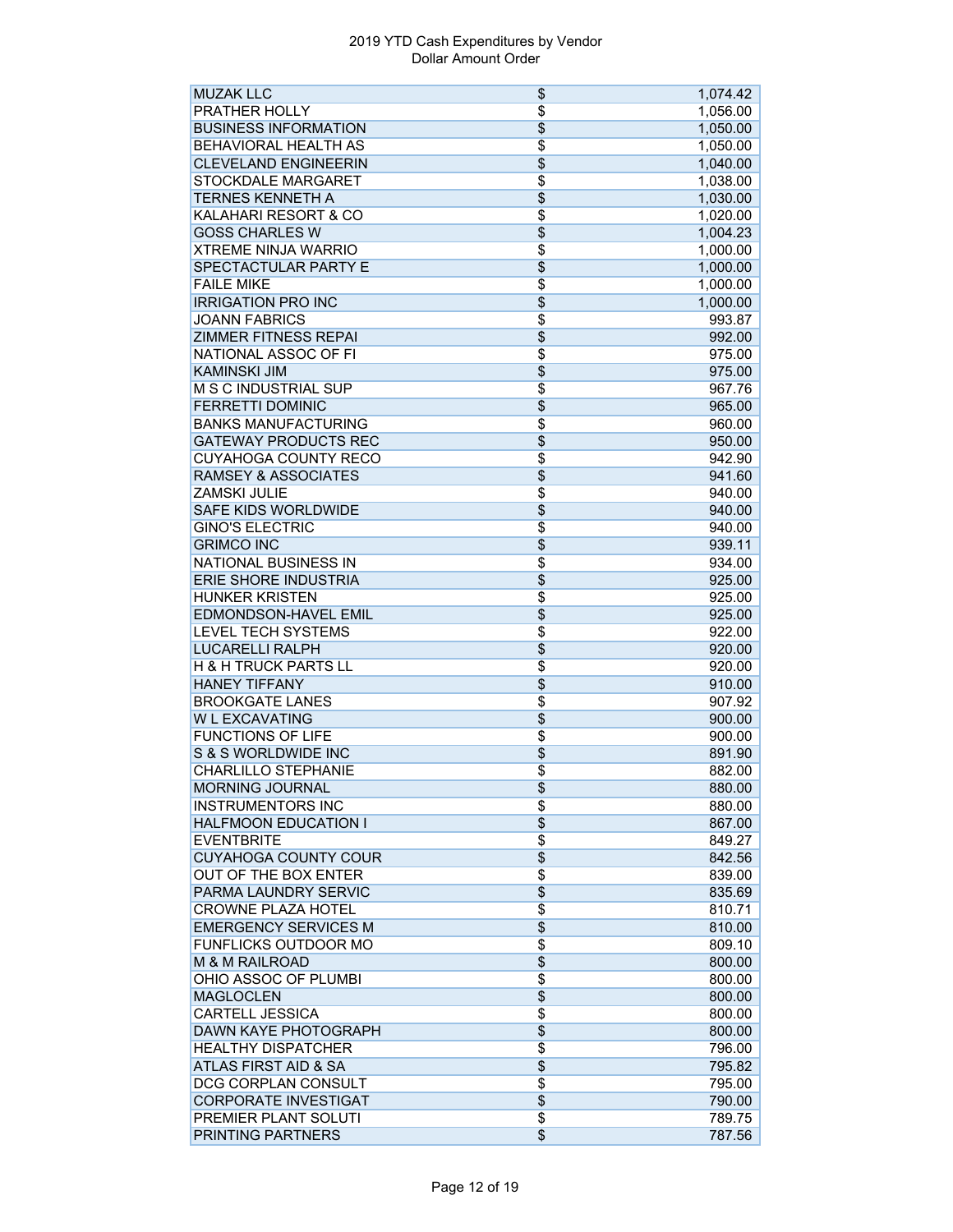| <b>BARCO PRODUCTS</b>           | \$              | 781.19 |
|---------------------------------|-----------------|--------|
| <b>EXTENDOBED</b>               | \$              | 779.00 |
| <b>AICPA RENEWAL PROCES</b>     | $\overline{\$}$ | 779.00 |
| <b>SOURCE PRODUCTS LTD</b>      | $\overline{\$}$ | 777.86 |
| <b>GRACE KATIE</b>              | $\overline{\$}$ | 777.59 |
| <b>SMITH TRISTA</b>             | $\overline{\$}$ | 775.00 |
| <b>CINEMARK USA</b>             | $\overline{\$}$ | 769.50 |
| <b>RUSSO PATRICK</b>            | $\overline{\$}$ | 765.30 |
| <b>IACP</b>                     | $\overline{\$}$ | 760.00 |
| <b>U S SAFETY GEAR, INC</b>     | $\overline{\$}$ | 755.60 |
| <b>BUCCI'S RESTAURANT &amp;</b> | $\overline{\$}$ | 750.50 |
|                                 |                 |        |
| <b>GROUND PENETRATING R</b>     | $\overline{\$}$ | 750.00 |
| JOYUNSPEAKABLE PROD             | \$              | 750.00 |
| <b>FORCE INDOOR SPORTS</b>      | $\overline{\$}$ | 750.00 |
| KIEFER SWIM PRODUCTS            | $\overline{\$}$ | 745.95 |
| <b>NEXT DAY SIGNS &amp; GRA</b> | \$              | 738.90 |
| ROCKY RIVER MUNICIPA            | $\overline{\$}$ | 737.62 |
| <b>MALWAREBYTES</b>             | \$              | 734.85 |
| <b>AMERICAN PAPER OPTIC</b>     | $\overline{\$}$ | 729.00 |
| <b>SCHAFFNER LORRAINE</b>       | $\overline{\$}$ | 722.00 |
| <b>CUMMINS BRIDGEWAY LL</b>     | $\overline{\$}$ | 720.00 |
| <b>SURVOYS SUPERIOR SER</b>     | $\overline{\$}$ | 718.00 |
| OLYMPIA GOURMET CHOC            | $\overline{\$}$ | 715.00 |
| <b>TOMCANY BRIAN</b>            | $\overline{\$}$ | 707.61 |
| <b>WEBB DEREK</b>               | $\overline{\$}$ | 707.21 |
|                                 |                 |        |
| <b>AROLD SARAH</b>              | $\overline{\$}$ | 704.06 |
| <b>EAST COAST CUSTARD</b>       | \$              | 703.75 |
| SELECTIVE SOUNDS ENT            | $\overline{\$}$ | 700.00 |
| POSITIVE PROMOTIONS             | $\overline{\$}$ | 699.90 |
| <b>C V S PHARMACY</b>           | \$              | 691.06 |
| <b>EASTON LOUISE</b>            | $\overline{\$}$ | 685.00 |
| <b>SAZIMA KATHY</b>             | $\overline{\$}$ | 684.18 |
| PRO-CHEM INC                    | $\overline{\$}$ | 681.94 |
| PITNEY BOWES INC                | \$              | 674.28 |
| <b>EDDYS BIKE SHOP</b>          | $\overline{\$}$ | 670.88 |
| <b>TRAFFIC CONTROL PROD</b>     | $\overline{\$}$ | 660.00 |
| <b>GOVERLAN INC</b>             | $\overline{\$}$ | 660.00 |
| <b>BEST EQUIPMENT</b>           | $\overline{\$}$ | 655.35 |
| <b>LIFECORE FITNESS</b>         | $\overline{\$}$ | 649.00 |
| PLAY CLE LLC                    | $\overline{\$}$ | 648.00 |
|                                 |                 |        |
| ADOBE SYSTEMS INCORP            | \$              | 647.87 |
| <b>BLUE TECHNOLOGIES</b>        | $\overline{\$}$ | 645.10 |
| <b>QUALITY METAL PRODUC</b>     | $\overline{\$}$ | 639.32 |
| <b>WATER SAFETY PRODUCT</b>     | $\overline{\$}$ | 638.50 |
| <b>HD INDUSTRIES</b>            | $\overline{\$}$ | 636.15 |
| MEDVET CLEVELAND WES            | $\overline{\$}$ | 632.16 |
| <b>STRONGSVILLE CHAMBER</b>     | $\overline{\$}$ | 630.00 |
| <b>ARSLANIAN BROTHERS</b>       | $\overline{\$}$ | 630.00 |
| <b>SPOSIT BRANDON</b>           | $\overline{\$}$ | 619.75 |
| <b>STAMP MAN</b>                | $\overline{\$}$ | 615.00 |
| <b>GREEN ANDREW</b>             | $\overline{\$}$ | 614.25 |
| <b>A B C TROPHY</b>             | $\overline{\$}$ | 609.00 |
| <b>WOHLFEIL DAVE</b>            | $\overline{\$}$ | 605.00 |
| OHIO TURFGRASS FOUND            | $\overline{\$}$ | 600.00 |
| <b>ISTANBOULI HANI</b>          | $\overline{\$}$ | 600.00 |
| <b>ACTION DISC JOCKEYS</b>      | $\overline{\$}$ | 600.00 |
| <b>KOPASAKIS PATRICIA</b>       | $\overline{\$}$ |        |
|                                 |                 | 598.00 |
| <b>XYLEM DEWATERING SOL</b>     | $\overline{\$}$ | 595.00 |
| <b>FALLON MARK</b>              | $\overline{\$}$ | 595.00 |
| <b>AQUA POOLS INC</b>           | $\overline{\$}$ | 595.00 |
| <b>CLARK PICTURE FRAME</b>      | $\overline{\$}$ | 592.50 |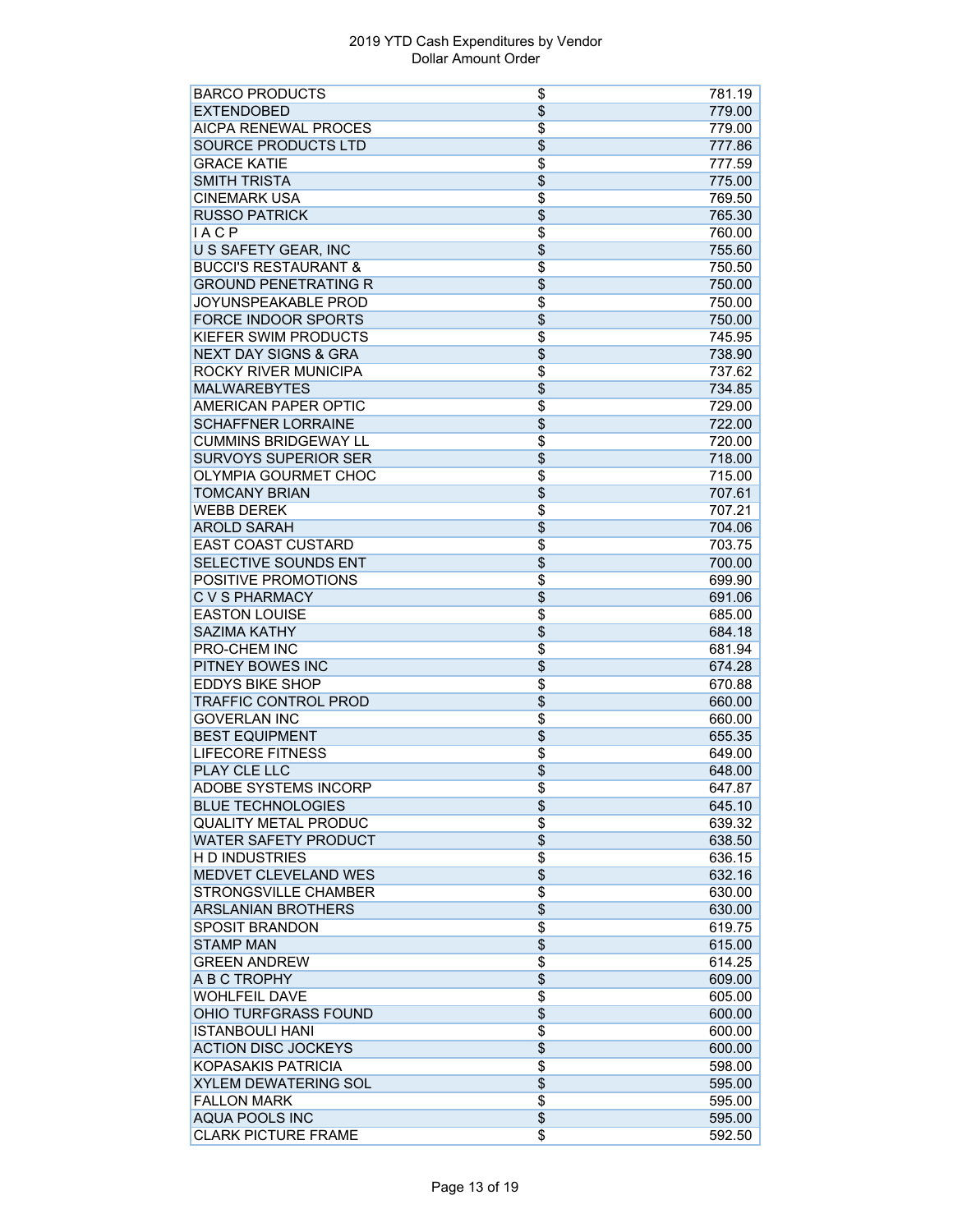| <b>RECREONICS INC</b>           | \$              | 590.84 |
|---------------------------------|-----------------|--------|
| POMEROY HOUSE                   | \$              | 581.91 |
| <b>FASTENAL COMPANY</b>         | $\overline{\$}$ | 580.18 |
| <b>COLEGROVE LEE J</b>          | \$              | 580.05 |
| <b>SUPECK SEPTIC SERVIC</b>     | $\overline{\$}$ | 580.00 |
| <b>MOTION PICTURE LICEN</b>     | $\overline{\$}$ | 576.30 |
| <b>VALLE HINO TRUCK INC</b>     | \$              | 572.00 |
| <b>COSTUME HOLIDAY HOUS</b>     | \$              | 570.72 |
| <b>BOGRE BRYAN</b>              | $\overline{\$}$ | 567.11 |
| <b>CHEMTRON CORPORATION</b>     | $\overline{\$}$ | 565.06 |
| <b>PARISH MAINTENANCE S</b>     | $\overline{\$}$ | 561.28 |
| UNITED SPORT APPAREL            | $\overline{\$}$ | 550.00 |
| <b>INTL ASSOC ARSON INV</b>     | $\overline{\$}$ | 550.00 |
| TANK INTEGRITY SERVI            | $\overline{\$}$ | 548.00 |
| OTTO'S SCOREBOARD RE            | \$              | 547.00 |
| <b>HABERMAN TAMI</b>            | $\overline{\$}$ | 546.40 |
| <b>PRECISION FITNESS RE</b>     | $\overline{\$}$ | 543.00 |
| <b>MAKE BELIEVE</b>             | \$              | 540.00 |
| <b>MENDISE MICHAEL</b>          | $\overline{\$}$ | 539.10 |
| <b>OHIO STATE UNIVERSIT</b>     | \$              | 525.00 |
| <b>HALLMAN SALES LLC</b>        | $\overline{\$}$ | 519.94 |
| OHIO HOME ELEVATOR              | $\overline{\$}$ | 517.50 |
| <b>BLR</b>                      | \$              | 511.00 |
| <b>BUSINESS TELECOM PRO</b>     | $\overline{\$}$ | 500.39 |
| <b>STEWART KATHLEEN BLA</b>     | $\overline{\$}$ | 500.00 |
| ROSPIERSKI GWENDOLYN            | \$              | 499.80 |
| SENSIBLE PRODUCTS IN            | $\overline{\$}$ | 497.94 |
| <b>GEMPLERS</b>                 | $\overline{\$}$ | 496.79 |
| <b>POLICEONE</b>                | $\overline{\$}$ | 495.00 |
| <b>MCCONKEY PAINTING</b>        | $\overline{\$}$ | 492.00 |
| <b>STATE INDUSTRIAL PRO</b>     | \$              | 491.84 |
| ELECTRIC APPLIANCE R            | $\overline{\$}$ | 487.00 |
| OHIO ASSOC OF PUBLIC            | $\overline{\$}$ | 485.00 |
| <b>NARTEC INC</b>               | \$              | 485.00 |
| <b>CLEARVIEW GLASS THE</b>      | $\overline{\$}$ | 479.70 |
| AMERICAN PAYROLL ASS            | $\overline{\$}$ | 479.00 |
| <b>REMINGTON ARMS COMPA</b>     | $\overline{\$}$ | 475.00 |
| <b>CREEKSIDE RESTAURANT</b>     | \$              | 474.70 |
| <b>LAWSON PRODUCTS INC</b>      | \$              | 470.27 |
| <b>WELKER PATTI</b>             | $\overline{\$}$ | 465.76 |
| O'MALLEY RYAN                   | \$              | 455.00 |
| PRICE CHOPPER INC               | \$              | 453.93 |
| <b>ROENIGK BRIAN</b>            | \$              | 453.80 |
| ROYAL CREST GOLF                | \$              | 450.00 |
| <b>SANDGLO GLASS &amp; MIRR</b> | $\overline{\$}$ | 450.00 |
| <b>ROBOTHINK GREATER CL</b>     | \$              | 450.00 |
| POYMA JOSEPH                    | \$              | 450.00 |
| <b>MUSCO SPORTS LIGHTIN</b>     | \$              | 450.00 |
| OHIO ECONOMIC DEVELO            | \$              | 446.16 |
| <b>INTERNATIONAL SOCIET</b>     | \$              | 445.00 |
| <b>SWANK MOTION PICTURE</b>     | \$              | 435.00 |
| <b>INTL ASSOC PROPERTY</b>      | $\overline{\$}$ | 425.00 |
| KOTECKI FAMILY MEMOR            | \$              | 420.00 |
| ELECTRIC MOTOR WHOLE            | \$              | 419.61 |
| MICROSHIELD360 LLC              | \$              | 415.00 |
| <b>PRIMEPAY LLC</b>             | $\overline{\$}$ | 413.44 |
| <b>CUYAHOGA COUNTY FIRE</b>     | \$              | 411.00 |
| <b>IPMA-HR</b>                  | $\overline{\$}$ | 405.00 |
| <b>HEAD START BASKETBAL</b>     | $\overline{\$}$ | 405.00 |
| <b>STEVE'S SPORTS</b>           | $\overline{\$}$ | 400.00 |
| <b>MARKOWITZ ROBERT</b>         | $\overline{\$}$ | 400.00 |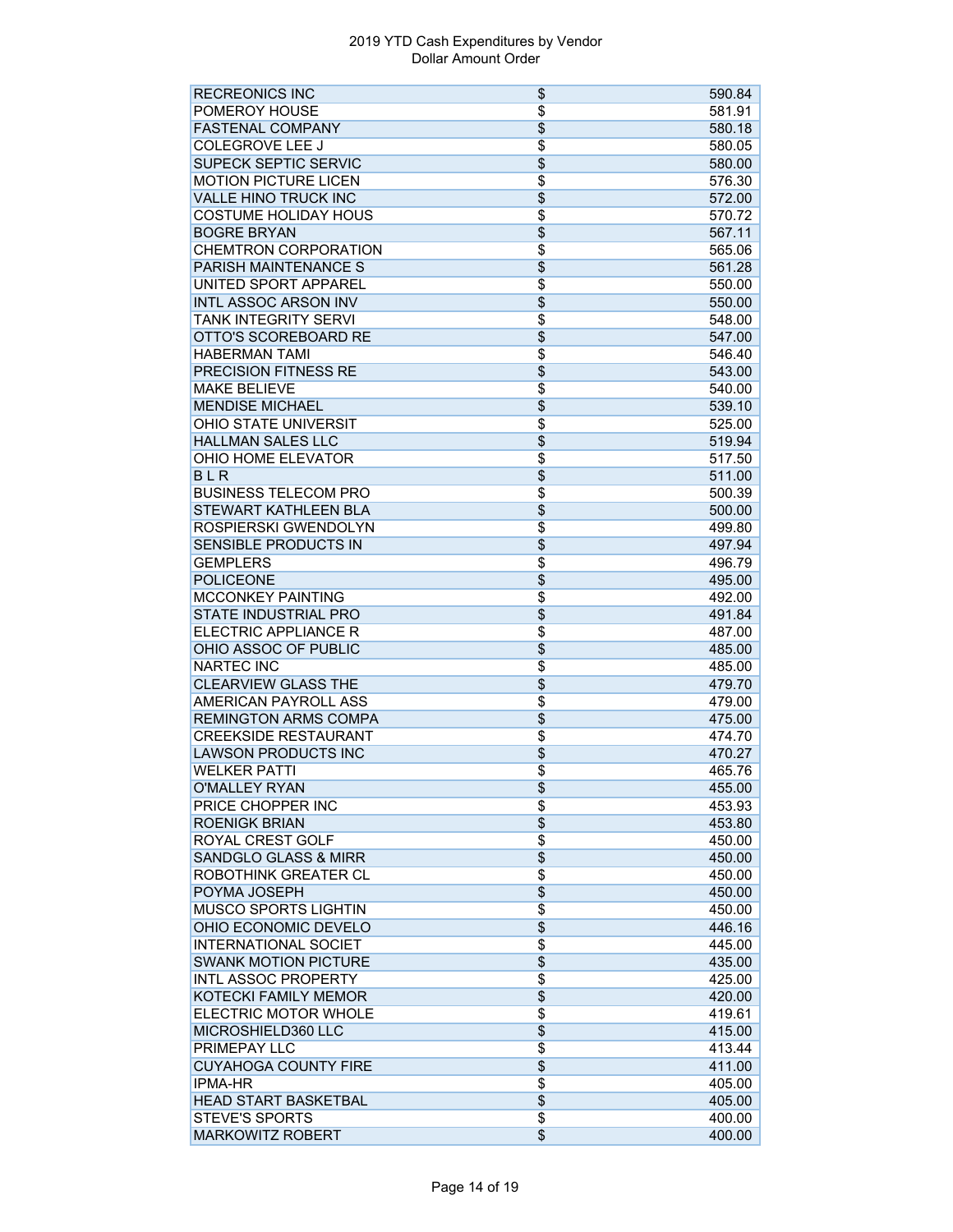| Z W USA INC                 | \$              | 399.59 |
|-----------------------------|-----------------|--------|
| <b>SKILLPATH SEMINARS</b>   | $\overline{\$}$ | 398.00 |
| <b>FRED PRYOR SEMINARS</b>  | $\overline{\$}$ | 398.00 |
| PRIDE DALENE                | \$              | 397.50 |
| KILBANE JAMES               | \$              | 396.06 |
| <b>HAGAN PHILLIP</b>        | \$              | 395.80 |
| NITV FEDERAL SERVICE        | $\overline{\$}$ | 395.00 |
| STUDIO 82 DANCE AND         | $\overline{\$}$ | 386.25 |
| <b>DNSFILTER INC</b>        | $\overline{\$}$ | 386.00 |
| <b>ULINE INC</b>            | $\overline{\$}$ | 385.83 |
| <b>MARKERS INC</b>          | \$              | 385.46 |
| <b>LARSON JOSHUA</b>        | \$              | 385.00 |
| NORTHERN OHIO ARSON         | \$              | 380.00 |
| <b>SEWER PIPE USERS</b>     | $\overline{\$}$ | 375.00 |
| <b>GEORGEADIS JEANNE</b>    | $\overline{\$}$ | 375.00 |
| <b>FITNESS SERVE</b>        | $\overline{\$}$ | 370.80 |
| FINAL SCORE SPORTING        | $\overline{\$}$ | 370.37 |
| PIENTKA AIMEE               | $\overline{\$}$ | 367.40 |
| <b>MINDYAS JEFF</b>         | \$              | 364.70 |
| <b>ASCAP</b>                |                 | 364.50 |
|                             | \$              |        |
| <b>MARIA GARDENS INC</b>    | \$              | 361.98 |
| <b>3SIXTY PROTECTIVE FI</b> | \$              | 360.00 |
| B <sub>M</sub>              | $\overline{\$}$ | 358.00 |
| <b>FACEBOOK INC</b>         | $\overline{\$}$ | 350.04 |
| S A COMUNALE COMPANY        | $\overline{\$}$ | 350.00 |
| <b>NICKELS BAKERY</b>       | \$              | 350.00 |
| NATIONAL FIRE PROTEC        | \$              | 350.00 |
| <b>EDIE ROBERT</b>          | $\overline{\$}$ | 350.00 |
| <b>CLEVELAND SOUTHWEST</b>  | $\overline{\$}$ | 350.00 |
| <b>NELCO SOLUTIONS</b>      | \$              | 346.00 |
| <b>MOCKLER JOHN</b>         | \$              | 345.77 |
| <b>SHRED-RITE LLC</b>       | $\overline{\$}$ | 345.00 |
| FBI NATIONAL ACADEMY        | \$              | 345.00 |
| <b>MILLER MICHAEL</b>       | \$              | 343.35 |
| <b>LIFE FITNESS</b>         | $\overline{\$}$ | 341.89 |
| <b>OHIO GFOA</b>            | \$              | 340.00 |
| <b>BERTZ MICHAEL</b>        | $\overline{\$}$ | 338.76 |
| IAE1                        | \$              | 336.00 |
| <b>DARE AMERICA</b>         | \$              | 336.00 |
| <b>HUNT TONY</b>            | \$              | 335.59 |
| MASLOCHA JOSHUA             | \$              | 330.61 |
| STRONGSVILLE BOARD O        | $\overline{\$}$ | 329.99 |
| PETTY CASH FENDER           | $\overline{\$}$ | 326.74 |
| <b>INNOCORP LTD</b>         | \$              | 326.00 |
| OHIO CHAPTER IS A           | $\overline{\$}$ | 325.00 |
| <b>INTERNATIONAL INSTIT</b> | $\overline{\$}$ | 320.00 |
| <b>OPREA STEVEN</b>         | \$              | 315.18 |
| <b>RADEY MIKE</b>           | $\overline{\$}$ | 315.00 |
| <b>HYDRAULIC CONNECTION</b> | $\overline{\$}$ | 306.58 |
| <b>GIANT EAGLE INC</b>      | $\overline{\$}$ | 305.02 |
| <b>OBLAK REBECCA</b>        | $\overline{\$}$ | 301.75 |
| PHILADELPHIA INSURAN        | $\overline{\$}$ | 300.00 |
| PSI SERVICES LLC            | $\overline{\$}$ | 300.00 |
| <b>KLIMCZAK ED</b>          | \$              | 300.00 |
| <b>GAMECO INC</b>           | \$              | 300.00 |
| <b>KNOWLES DAVID R</b>      | \$              | 300.00 |
| <b>PAUL KYLE</b>            | $\overline{\$}$ | 298.04 |
| <b>DRAVES JACK</b>          | $\overline{\$}$ | 296.79 |
| NORTHEAST OHIO LAW D        | $\overline{\$}$ | 290.00 |
| OHIO ASSOC OF SENIOR        | $\overline{\$}$ | 289.00 |
|                             | \$              |        |
| ACWOODONE LLC               |                 | 288.17 |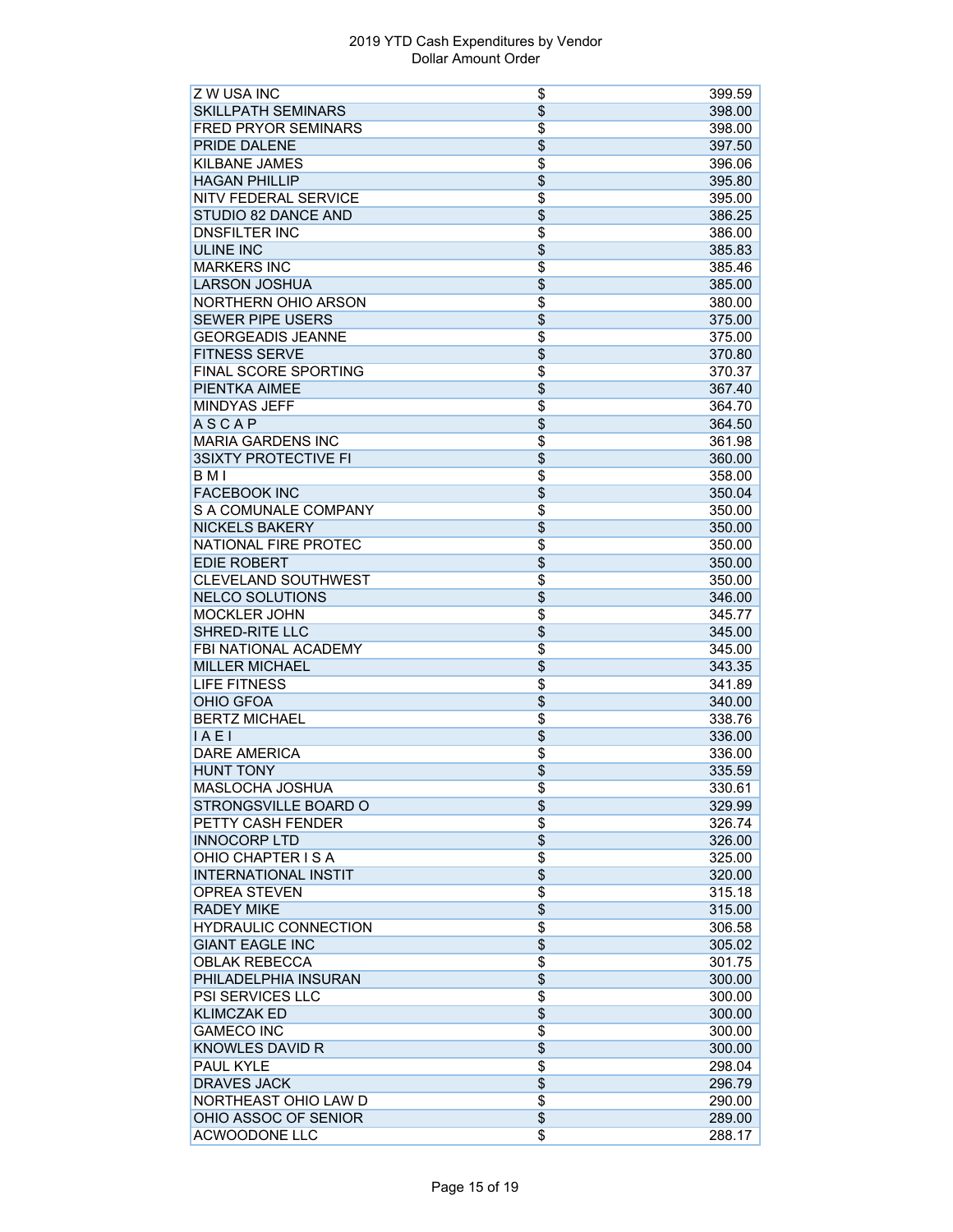| <b>NAGY TOM</b>             | \$              | 288.00 |
|-----------------------------|-----------------|--------|
| OHIO STATE BAR ASSOC        | $\overline{\$}$ | 288.00 |
| NATIONAL EMERGENCY N        | $\overline{\$}$ | 284.00 |
| <b>FIELDS KAMI</b>          | $\overline{\$}$ | 283.72 |
| <b>GREAT LAKES PUBLISHI</b> | \$              | 280.50 |
| <b>VORNDRAN BERNIE</b>      | \$              | 280.00 |
| PETRENKO JOHN               | $\overline{\$}$ | 280.00 |
| <b>LIFEGUARD STORE</b>      | $\overline{\$}$ | 280.00 |
| OHIO INDEPENDENT ARB        | $\overline{\$}$ | 280.00 |
| <b>GREEN RANDY</b>          | $\overline{\$}$ | 280.00 |
| <b>GOEBEL RICH</b>          | $\overline{\$}$ | 280.00 |
| <b>LAYHEW IAN</b>           | $\overline{\$}$ | 280.00 |
| <b>BRANIC JEFFREY P</b>     | \$              | 275.00 |
| <b>BEATREZ PATRICK</b>      | $\overline{\$}$ | 275.00 |
| <b>MAIBACH TRACTOR LLC</b>  | $\overline{\$}$ | 271.83 |
| <b>DICAR CORPORATION</b>    | $\overline{\$}$ | 268.00 |
| A A A EAST CENTRAL          | $\overline{\$}$ | 266.00 |
| <b>FINKELMEIER JIM</b>      | \$              | 260.00 |
| <b>TAYLOR MATTHEW</b>       | $\overline{\$}$ | 256.56 |
| UPS STORE LLC               | \$              | 255.35 |
| <b>BYRNE SIGN SUPPLY IN</b> | $\overline{\$}$ | 254.29 |
| CHIEF SUPPLY CORPORA        |                 |        |
|                             | \$              | 253.00 |
| <b>SQUARE 22</b>            | \$              | 250.30 |
| <b>VANEK STEVEN</b>         | $\overline{\$}$ | 250.00 |
| <b>VLNA BRIAN</b>           | $\overline{\$}$ | 250.00 |
| NORTHEAST OHIO MAYOR        | $\overline{\$}$ | 250.00 |
| <b>ALLEN LEO</b>            | $\overline{\$}$ | 250.00 |
| <b>CARTWRIGHT TREE SERV</b> | $\overline{\$}$ | 250.00 |
| <b>IRRIGATION SUPPLY IN</b> | $\overline{\$}$ | 249.00 |
| <b>PLAIN DEALER</b>         | $\overline{\$}$ | 248.00 |
| <b>JACOBS MIKE</b>          | \$              | 245.00 |
| YOGA ALLIANCE               | $\overline{\$}$ | 243.74 |
| <b>HARTZE MARK</b>          | $\overline{\$}$ | 242.99 |
| <b>SEVASTAKIS NIKOLAOS</b>  | \$              | 242.34 |
| <b>GRAFTON MOWER SERVIC</b> | $\overline{\$}$ | 242.02 |
| DR PALS SMALL ANIMAL        | \$              | 240.98 |
| <b>ROMAN JERRY</b>          | $\overline{\$}$ | 240.00 |
| SOLON CITY OF               | $\overline{\$}$ | 240.00 |
| SENIOR TRANSPORTATIO        | \$              | 240.00 |
| PAINTING WITH A TWIS        | $\overline{\$}$ | 240.00 |
| <b>JUMP YARD</b>            | \$              | 240.00 |
| <b>LION FIRST RESPONDER</b> | $\overline{\$}$ | 238.53 |
| <b>EMERGENCY PROF SVCS</b>  | \$              | 237.15 |
| SIRIUS XM RADIO INC         | $\overline{\$}$ | 235.57 |
| <b>KELLER JOEL S</b>        | \$              | 234.00 |
| <b>RUSSANO CHRIS</b>        | $\overline{\$}$ | 225.00 |
| <b>BONNIE SPEED DELIVER</b> | $\overline{\$}$ | 222.25 |
| <b>LENGAL DENISE</b>        | \$              | 220.90 |
| <b>ONOFRE KRISTI</b>        | \$              | 219.90 |
| <b>BILEY MARK</b>           | \$              | 217.44 |
| PENYIN JERRY                | $\overline{\$}$ | 216.94 |
| <b>RUBE ADLER SPORTING</b>  | $\overline{\$}$ | 216.00 |
| <b>TRITECH FORENSICS</b>    | $\overline{\$}$ | 216.00 |
| <b>MICHAELS STORES</b>      | $\overline{\$}$ | 215.67 |
| <b>NPELRA</b>               | \$              | 215.00 |
| <b>I A F C MEMBERSHIP</b>   | \$              | 215.00 |
| <b>USA BLUEBOOK</b>         | $\overline{\$}$ | 211.30 |
| <b>SIMON THOMAS</b>         | $\overline{\$}$ | 210.00 |
| <b>PATRISKI EVAN</b>        | \$              | 210.00 |
| <b>OSBORNE LAMAR</b>        | $\overline{\$}$ | 210.00 |
| <b>HRABAK AARON</b>         | \$              | 210.00 |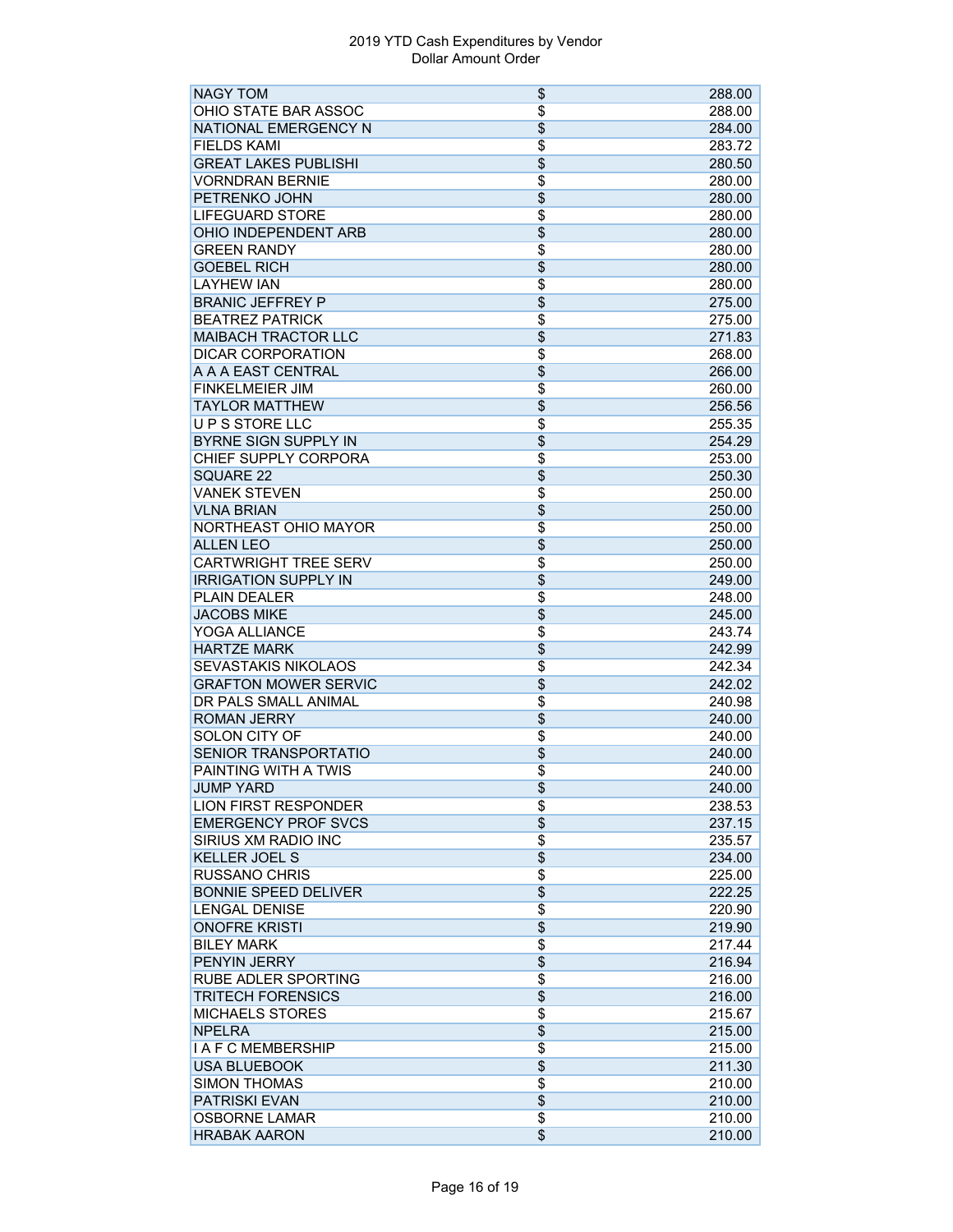| <b>BOUND JEROME</b>         | \$              | 210.00 |
|-----------------------------|-----------------|--------|
| <b>GREATER CLEVELAND CH</b> | \$              | 205.00 |
| <b>WESTERN RESERVE HIST</b> | \$              | 204.00 |
| SIGNAL SERVICE CO           | $\overline{\$}$ | 204.00 |
| <b>CLEVELAND CASH REGIS</b> | \$              | 204.00 |
| <b>FORGRAVITY LLC</b>       | \$              | 203.00 |
| <b>WRIGHT SHEENA</b>        | $\overline{\$}$ | 201.94 |
| <b>COUNTY TREASURER'S</b>   | $\overline{\$}$ | 200.00 |
| C S X TRANSPORTATION        | \$              | 200.00 |
| <b>CUYAHOGA COUNTY POLI</b> | $\overline{\$}$ | 200.00 |
| <b>KEPPLER JASON</b>        | \$              |        |
|                             |                 | 198.81 |
| PETTY CASH DUBOVEC          | $\overline{\$}$ | 193.99 |
| SHRM                        | \$              | 189.00 |
| <b>DAVIS JONATHAN</b>       | \$              | 187.92 |
| SUMMERS RUBBER CO IN        | $\overline{\$}$ | 184.20 |
| <b>GOSS JOE</b>             | \$              | 181.61 |
| <b>BEREA MUNICIPAL COUR</b> | $\overline{\$}$ | 178.74 |
| <b>BOYLE DAVID</b>          | \$              | 178.73 |
| <b>ZAMRZLA KATHRYN</b>      | \$              | 178.04 |
| PELC ALUMNI ASSOC           | \$              | 175.00 |
| <b>PATRIZI JUDY</b>         | \$              | 175.00 |
| <b>PRIMUTH MARK</b>         | $\overline{\$}$ | 175.00 |
| OHIO DEPARTMENT OF A        | $\overline{\$}$ | 175.00 |
| <b>AUNGST GREG</b>          | $\overline{\$}$ | 175.00 |
| <b>BROCK WILLIAM</b>        | $\overline{\$}$ | 175.00 |
| <b>UNITED PARCEL SERVIC</b> | \$              | 174.83 |
| <b>MERCHANTS METAL</b>      | \$              | 173.73 |
| <b>TAKEFORM</b>             | \$              | 169.32 |
| <b>SERENAS ALAN</b>         | \$              | 167.31 |
| <b>CROSSROADS ANIMAL</b>    | \$              | 164.36 |
| <b>MCMANUS MARIE</b>        | \$              | 163.08 |
| <b>HENNA BY SADHANA LLC</b> | $\overline{\$}$ | 160.00 |
| <b>NYKIEL KRISTEN</b>       | \$              | 154.63 |
|                             |                 |        |
| DUBOVEC JOSEPH K            | \$              | 154.32 |
| <b>TINKERS CREEK</b>        | \$              | 150.00 |
| <b>TOMCHO ELIZABETH</b>     | \$              | 150.00 |
| ORMCA                       | \$              | 150.00 |
| <b>DOONER KENNETH</b>       | \$              | 150.00 |
| MILBRANDT JENNIFER          | \$              | 145.62 |
| <b>ELEGANT EMBROIDERY</b>   | \$              | 140.00 |
| <b>GUZOWSKI ANDREW</b>      | \$              | 140.00 |
| <b>EVANS EDMUND</b>         | $\overline{\$}$ | 140.00 |
| <b>COUGHLIN KATHERINE</b>   | \$              | 140.00 |
| <b>CELEBUCKI KENNETH</b>    | \$              | 140.00 |
| <b>BROWN WILLIAM</b>        | \$              | 140.00 |
| <b>GOSCHINSKI FIN FEATH</b> | \$              | 138.97 |
| <b>MIKULA KEN</b>           | \$              | 138.08 |
| <b>BITTINGER JANE</b>       | \$              | 135.00 |
| <b>NAYMIK REBECCA</b>       | \$              | 132.59 |
| ZACHARYASZ ANTHONY          | \$              | 132.54 |
| <b>DALEY LORI</b>           | \$              | 129.69 |
| <b>CRAIN'S CLEVELAND BU</b> | \$              | 128.00 |
| <b>FINLANDIA SAUNA</b>      | $\overline{\$}$ |        |
| <b>EVIDENT CRIME SCENE</b>  |                 | 124.00 |
|                             | $\overline{\$}$ | 122.75 |
| <b>HINTZ MARGARET</b>       | \$              | 121.68 |
| <b>BRANIC DEBORAH</b>       | \$              | 120.60 |
| NEIGHBORHOOD NEWS           | $\overline{\$}$ | 120.00 |
| R D T CONCEPTS              | $\overline{\$}$ | 120.00 |
| <b>HEFFELFINGER MEATS</b>   | $\overline{\$}$ | 120.00 |
| <b>CINTRON MICHAEL</b>      | \$              | 120.00 |
| <b>BENDER LAURA</b>         | \$              | 120.00 |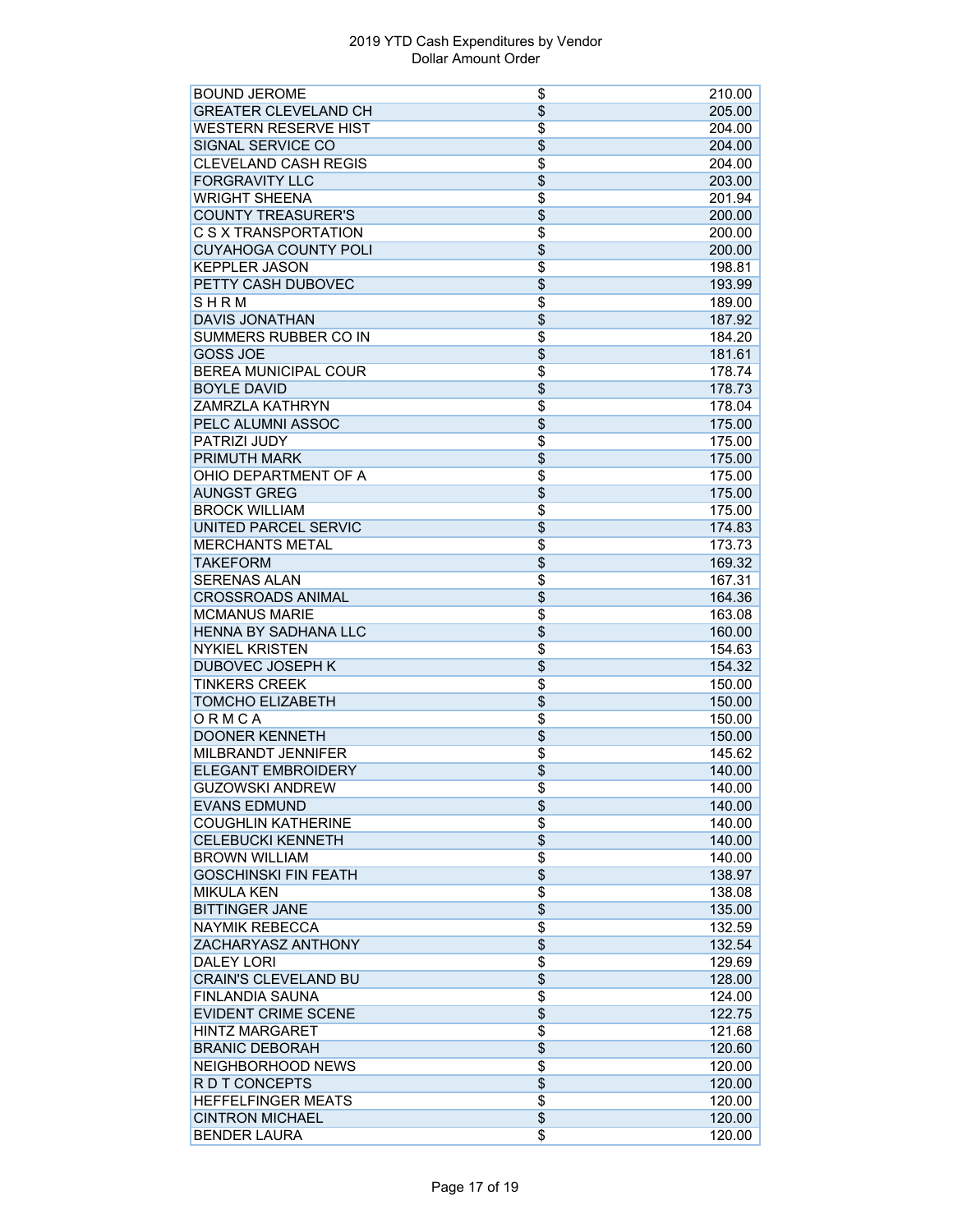| <b>DIVOTS QUEEN</b>                             | \$              | 120.00 |
|-------------------------------------------------|-----------------|--------|
| A C MOORE                                       | $\overline{\$}$ | 118.84 |
| <b>NORTH AMERICAN RESCU</b>                     | $\overline{\$}$ | 118.55 |
| <b>STRONGSVILLE VACUUM</b>                      | $\overline{\$}$ | 115.69 |
| QWEST MECHANICAL COR                            | \$              | 115.00 |
| <b>ANIMAL CARE EQUIP &amp;</b>                  | $\overline{\$}$ | 105.58 |
| <b>NODE</b>                                     | $\overline{\$}$ | 105.00 |
| <b>PIGG NATHAN</b>                              | $\overline{\$}$ | 105.00 |
| <b>KROWKA JAMES</b>                             | $\overline{\$}$ | 105.00 |
| <b>BROWN ROBERT</b>                             | $\overline{\$}$ | 105.00 |
| <b>ROZMAN NEIL</b>                              | $\overline{\$}$ | 102.13 |
| <b>STREETSBORO POLICE A</b>                     | $\overline{\$}$ | 100.00 |
| OHIO CRIME PREVENTIO                            | \$              | 100.00 |
| <b>NORTH EASTERN OHIO</b>                       | $\overline{\$}$ | 100.00 |
| OHIO TACTICAL OFFICE                            | \$              | 100.00 |
| <b>OHIO UTILITIES PROTE</b>                     | $\overline{\$}$ | 100.00 |
| <b>OHIO STATE FIREFIGHT</b>                     | $\overline{\$}$ | 100.00 |
| <b>DRINK LOCAL DRINK TA</b>                     | $\overline{\$}$ | 100.00 |
| IMSA                                            | $\overline{\$}$ | 100.00 |
| IABTI                                           | $\overline{\$}$ | 100.00 |
| <b>CLEVELAND METROPOLIT</b>                     | $\overline{\$}$ | 100.00 |
|                                                 | $\overline{\$}$ |        |
| <b>TESCO</b><br><b>DAVIS TREE FARM &amp; NU</b> | $\overline{\$}$ | 99.28  |
| OHIO SCHOOL RESOURCE                            |                 | 99.00  |
|                                                 | $\overline{\$}$ | 98.00  |
| <b>TANGLED INK</b>                              | $\overline{\$}$ | 97.20  |
| <b>DOMINO'S PIZZA</b>                           | \$              | 93.99  |
| <b>RICHARDSON FARMS</b>                         | $\overline{\$}$ | 92.00  |
| <b>HOTTELL JOHN</b>                             | \$              | 90.60  |
| <b>WEIDELING JENSEN</b>                         | $\overline{\$}$ | 90.00  |
| <b>SETTA TROPHY</b>                             | $\overline{\$}$ | 90.00  |
| NORTH COAST POLYTECH                            | $\overline{\$}$ | 90.00  |
| <b>EMERINE ADALINE</b>                          | \$              | 90.00  |
| <b>TIMKO BRYAN</b>                              | $\overline{\$}$ | 89.80  |
| <b>HAFFNER DAVID</b>                            | $\overline{\$}$ | 88.36  |
| IAFCI                                           | $\overline{\$}$ | 85.00  |
| <b>BUMBALIS ANTHONY</b>                         | $\overline{\$}$ | 85.00  |
| JOURNAL OF LIGHT CON                            | $\overline{\$}$ | 84.95  |
| <b>DAVIS &amp; STANTON</b>                      | $\overline{\$}$ | 83.00  |
| PETTY CASH DRAVES                               | \$              | 82.09  |
| TWINSBURG CITY OF                               | $\overline{\$}$ | 82.00  |
| <b>HEINEN'S</b>                                 | \$              | 80.24  |
| <b>SHAMROCK GEAR RESTOR</b>                     | \$              | 78.00  |
| <b>SUN NEWSPAPERS</b>                           | $\overline{\$}$ | 78.00  |
| <b>ZENKEWICZ ALLAN</b>                          | $\overline{\$}$ | 75.40  |
| <b>SIKORSKI NANCY</b>                           | $\overline{\$}$ | 75.00  |
| MEANEO                                          | $\overline{\$}$ | 75.00  |
| <b>NOTARY PUBLIC COMMIS</b>                     | $\overline{\$}$ | 75.00  |
| PIECHUTA HOLLY                                  | $\overline{\$}$ | 75.00  |
| <b>MCGEE WILLIAM P</b>                          | $\overline{\$}$ | 75.00  |
| <b>HAWK CHARLES F</b>                           | $\overline{\$}$ | 75.00  |
| <b>FISCHBACH SEAN</b>                           | \$              | 75.00  |
| <b>WATKINS SEAN</b>                             | $\overline{\$}$ | 70.00  |
| <b>LOBELLO CHARLES</b>                          | \$              | 70.00  |
| <b>NATHAL MICHAEL</b>                           | $\overline{\$}$ | 70.00  |
| <b>PEKAR DARREN</b>                             | \$              | 70.00  |
| <b>MACDONALD JOHN</b>                           | \$              | 70.00  |
| <b>GROPPI DAVID</b>                             | \$              | 70.00  |
| <b>GREENBERG SCOTT</b>                          | \$              | 70.00  |
| <b>EGLESTON LOGAN</b>                           | $\overline{\$}$ | 70.00  |
| <b>GRIEGER ALAN</b>                             | $\overline{\$}$ | 70.00  |
| <b>BUTLER BRAD</b>                              | $\overline{\$}$ | 70.00  |
|                                                 |                 |        |